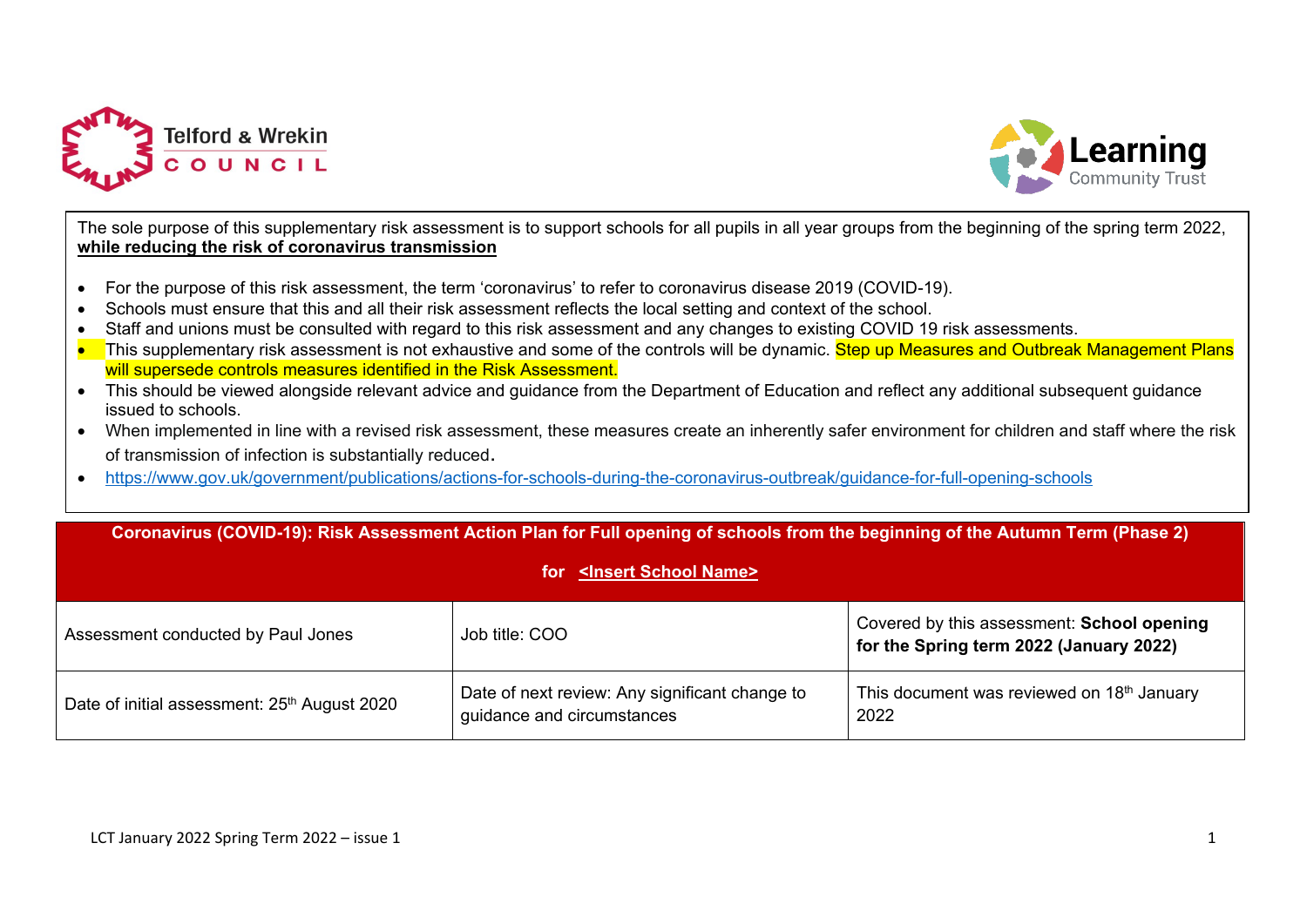| Key:                                                                                                |                                                                        |                                                                                                                                                                                                                                                                                                                                                                                                                                                                                                                                                                                                                                                                                                                                                                                                |                                                       |                        |                                   |                                      |                      |
|-----------------------------------------------------------------------------------------------------|------------------------------------------------------------------------|------------------------------------------------------------------------------------------------------------------------------------------------------------------------------------------------------------------------------------------------------------------------------------------------------------------------------------------------------------------------------------------------------------------------------------------------------------------------------------------------------------------------------------------------------------------------------------------------------------------------------------------------------------------------------------------------------------------------------------------------------------------------------------------------|-------------------------------------------------------|------------------------|-----------------------------------|--------------------------------------|----------------------|
| Level of risk prior to<br>control                                                                   |                                                                        | Identifies the risk before any steps to reduce the risk have been taken                                                                                                                                                                                                                                                                                                                                                                                                                                                                                                                                                                                                                                                                                                                        |                                                       |                        |                                   |                                      |                      |
| <b>Risk Description:</b>                                                                            |                                                                        | Outlines the area of concern.                                                                                                                                                                                                                                                                                                                                                                                                                                                                                                                                                                                                                                                                                                                                                                  |                                                       |                        |                                   |                                      |                      |
| <b>Risk Controls:</b>                                                                               |                                                                        | The measures that will be taken to minimise the risk. These are generic and should be adapted for the school context.                                                                                                                                                                                                                                                                                                                                                                                                                                                                                                                                                                                                                                                                          |                                                       |                        |                                   |                                      |                      |
| Impact:                                                                                             |                                                                        | L/M/H                                                                                                                                                                                                                                                                                                                                                                                                                                                                                                                                                                                                                                                                                                                                                                                          |                                                       |                        |                                   |                                      |                      |
| Likelihood:                                                                                         |                                                                        | $L/M/H$ .                                                                                                                                                                                                                                                                                                                                                                                                                                                                                                                                                                                                                                                                                                                                                                                      |                                                       |                        |                                   |                                      |                      |
| Responsible person:                                                                                 |                                                                        | The identified staff member(s) responsible for implementing the risk controls<br>Principal/Head Teacher: Sign Metapon Metapon Metapon Date  18.01.2022<br>G. F. Eatough                                                                                                                                                                                                                                                                                                                                                                                                                                                                                                                                                                                                                        |                                                       |                        |                                   |                                      |                      |
| <b>Risk</b><br><b>Description/Area</b><br>of Concern                                                | <b>Level</b><br>of risk<br>prior<br>to<br>control<br>$\leftrightarrow$ | <b>Risk Controls</b>                                                                                                                                                                                                                                                                                                                                                                                                                                                                                                                                                                                                                                                                                                                                                                           | Level<br>of<br>risk<br>is<br>now<br>$\leftrightarrow$ | <b>Likelihood</b><br>◇ | <b>Responsible</b><br>person      | Planned<br>completion<br><b>Date</b> | <b>RAG</b><br>rating |
| The school lapses<br>in following<br>national guidelines<br>and advice, putting<br>everyone at risk | M                                                                      | To ensure that all relevant guidance is followed and communicated:<br>The Trust to keep up to date with advice issued by, but not<br>$\bullet$<br>limited to, DfE, NHS, Department of Health and Social Care,<br>PHE, Telford & Wrekin Council advice and review its risk<br>assessment accordingly<br>Information on the school website is updated.<br>$\bullet$<br>Any change in information to be shared with Chair of<br>$\bullet$<br>Trustees, consulted with employees directly, or through a safety<br>representative that is either elected by the workforce or<br>appointed by trade union and passed on to parents and staff by<br>email<br>As a result, the school has the most recent information from the<br>government, and this is distributed throughout the school community. | L                                                     | L.                     | <b>CEO</b>                        | Ongoing                              |                      |
| Poor<br>communication<br>with parents and<br>other stakeholders                                     | M                                                                      | All staff/pupils aware of current actions and requirements and<br>$\bullet$<br>reminded frequently using school communication systems<br>Head teachers to share risk assessment with all staff via a<br>$\bullet$<br>toolbox talk<br>Parents notified of risk assessment plan and shared with parents<br>via website.                                                                                                                                                                                                                                                                                                                                                                                                                                                                          | L                                                     | L                      | CEO,<br>Principal,<br>Headteacher | Ongoing                              |                      |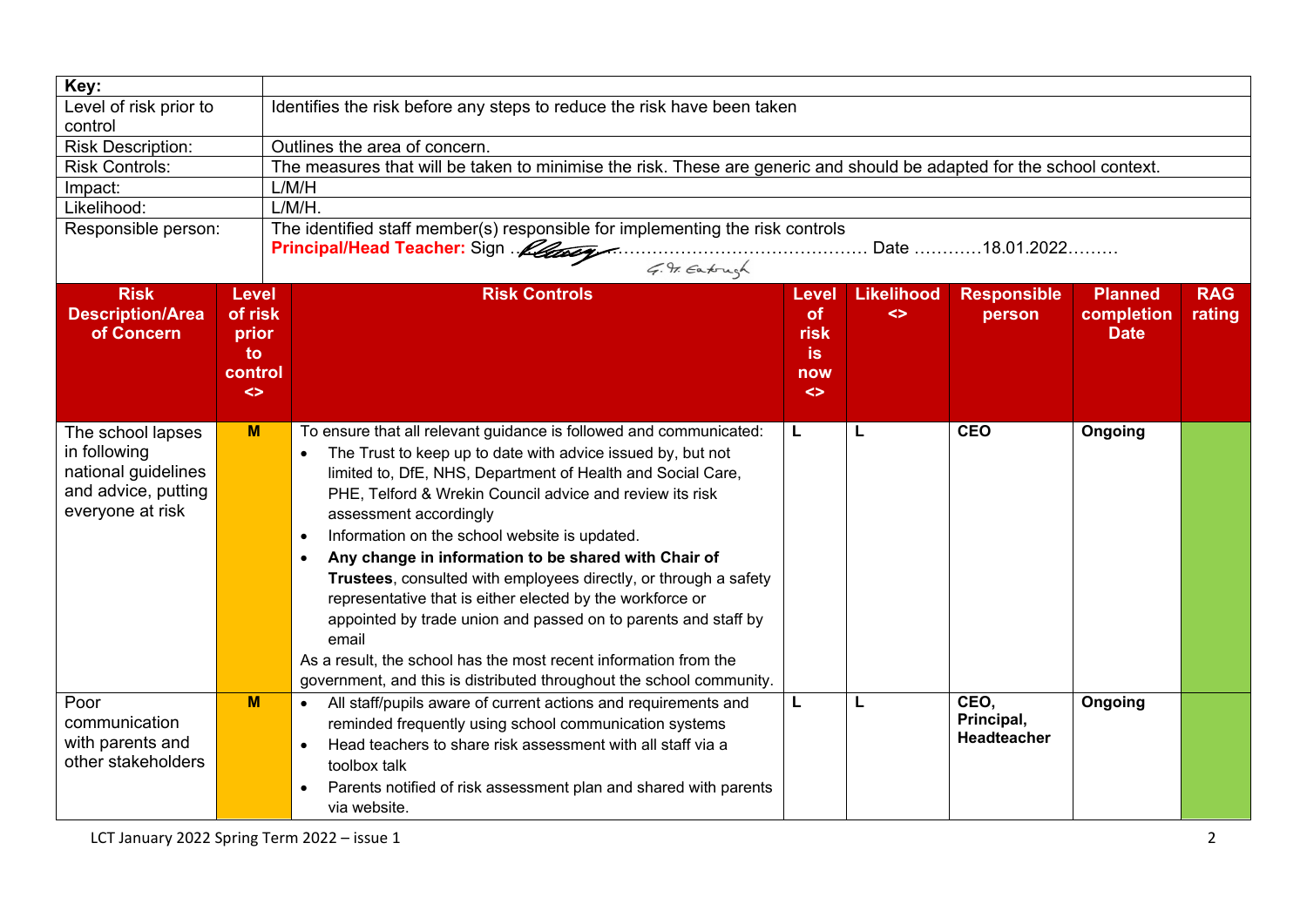|                   |   | Parents to be advised that the preferred method of                           |          |   |             |                     |  |
|-------------------|---|------------------------------------------------------------------------------|----------|---|-------------|---------------------|--|
|                   |   | communication will be via email                                              |          |   |             |                     |  |
|                   |   | As a result, all pupils and all staff working with pupils are adhering to    |          |   |             |                     |  |
|                   |   | current advice.                                                              |          |   |             |                     |  |
| Lack of awareness | M | School leaders will ensure that all policies impacted on by<br>$\bullet$     | <b>L</b> | L | Principal/  | <b>Before staff</b> |  |
| of policies and   |   | coronavirus controls are updated in line with Trust requirements             |          |   | Headteacher | are allowed         |  |
| procedures        |   | All staff, pupils and volunteers will make themselves aware of all           |          |   |             | to work             |  |
|                   |   | relevant policies and procedures including, but not limited to, the          |          |   |             |                     |  |
|                   |   | following:                                                                   |          |   |             |                     |  |
|                   |   | <b>Health and Safety Policy</b>                                              |          |   |             |                     |  |
|                   |   | <b>Infection Control Policy</b>                                              |          |   |             |                     |  |
|                   |   | <b>First Aid Policy</b>                                                      |          |   |             |                     |  |
|                   |   | Intimate care policy                                                         |          |   |             |                     |  |
|                   |   | Behaviour policy                                                             |          |   |             |                     |  |
|                   |   | All staff have regard to all relevant guidance and legislation               |          |   |             |                     |  |
|                   |   | including, but not limited to, the following:                                |          |   |             |                     |  |
|                   |   | The Reporting of Injuries, Diseases and Dangerous Occurrences                |          |   |             |                     |  |
|                   |   | Regulations (RIDDOR) 2013                                                    |          |   |             |                     |  |
|                   |   | The Health Protection (Notification) Regulations 2010                        |          |   |             |                     |  |
|                   |   | Public Health England (PHE) (2017) 'Health protection in schools             |          |   |             |                     |  |
|                   |   | and other childcare facilities'                                              |          |   |             |                     |  |
|                   |   | DfE and PHE (2020) 'COVID-19: guidance for educational                       |          |   |             |                     |  |
|                   |   | settings'                                                                    |          |   |             |                     |  |
|                   |   | The relevant staff receive any necessary training that helps                 |          |   |             |                     |  |
|                   |   | minimise the spread of infection, e.g. infection control training.           |          |   |             |                     |  |
|                   |   | A comprehensive and current list of key staff members available<br>$\bullet$ |          |   |             |                     |  |
|                   |   | each day                                                                     |          |   |             |                     |  |
|                   |   | Staff are made aware of the school's infection control procedures            |          |   |             |                     |  |
|                   |   | in relation to coronavirus via email                                         |          |   |             |                     |  |
|                   |   | Parents are made aware of the school's infection control                     |          |   |             |                     |  |
|                   |   | procedures in relation to coronavirus via letter/social media/poster         |          |   |             |                     |  |
|                   |   | at entrance to school - they are informed that they must contact             |          |   |             |                     |  |
|                   |   | the school as soon as possible if they believe their child has been          |          |   |             |                     |  |
|                   |   | exposed to coronavirus                                                       |          |   |             |                     |  |
|                   |   | Pupils are made aware of the school's infection control                      |          |   |             |                     |  |
|                   |   | procedures in relation to coronavirus via a coordinated                      |          |   |             |                     |  |
|                   |   | programme of delivery from staff on the morning when pupils                  |          |   |             |                     |  |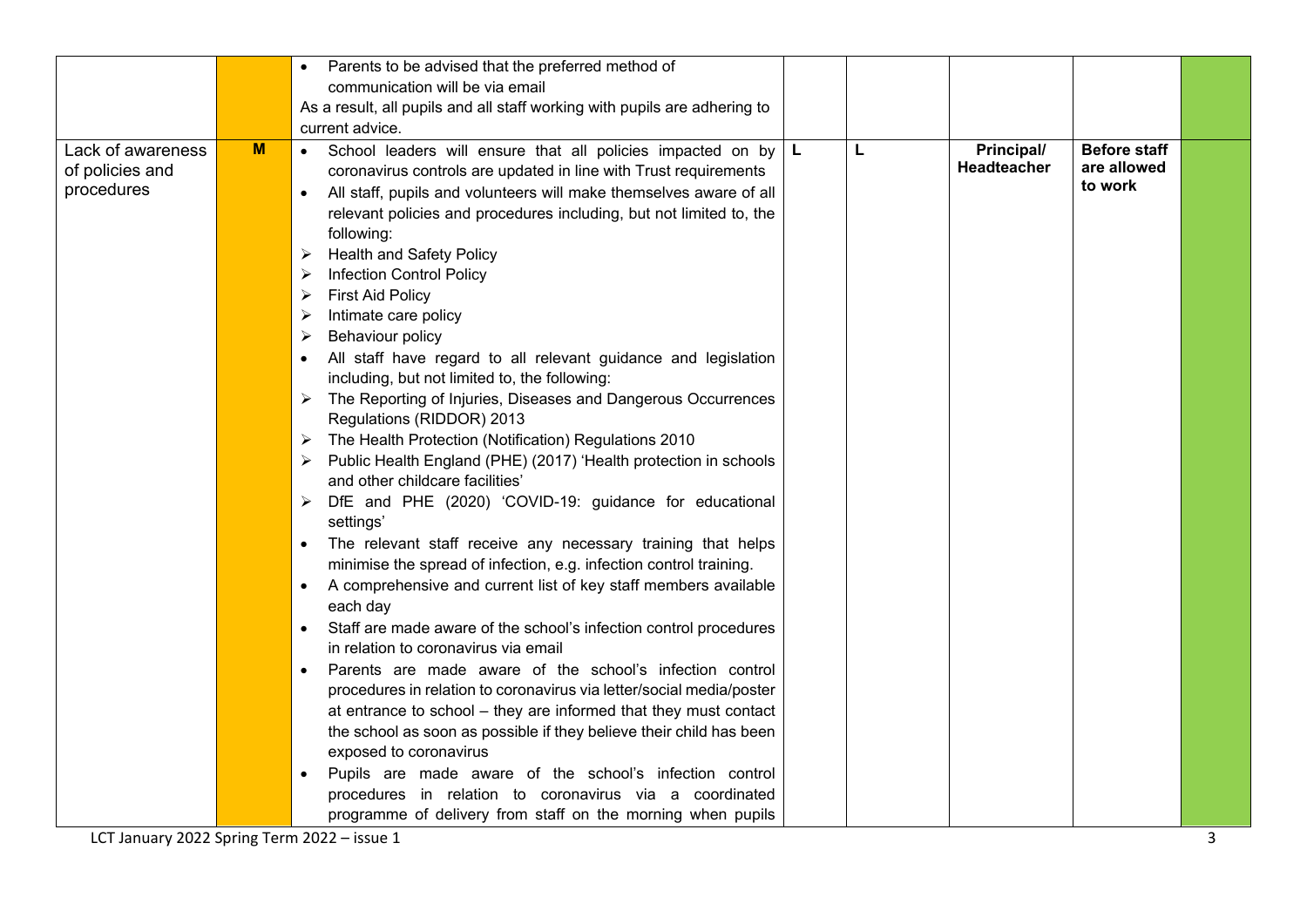|                                                                |   | return. All are informed that they must tell a member of staff if they                                                                                                                                                                                                                                                                                                                                                                                                                |   |   |                           |                                               |  |
|----------------------------------------------------------------|---|---------------------------------------------------------------------------------------------------------------------------------------------------------------------------------------------------------------------------------------------------------------------------------------------------------------------------------------------------------------------------------------------------------------------------------------------------------------------------------------|---|---|---------------------------|-----------------------------------------------|--|
|                                                                |   | begin to feel unwell                                                                                                                                                                                                                                                                                                                                                                                                                                                                  |   |   |                           |                                               |  |
|                                                                |   | Regular electronic briefing issued to staff.<br>$\bullet$                                                                                                                                                                                                                                                                                                                                                                                                                             |   |   |                           |                                               |  |
| <b>Clinically Extremely</b><br>Vulnerable (CEV)<br>individuals | M | Individual risk assessment to be completed/reviewed for clinically<br>vulnerable staff and pupils.<br>Protective measures will be put in place for staff and pupils, as far as<br>is possible, to ensure that the risk of transmission is reduced.                                                                                                                                                                                                                                    | L | L | Principal/<br>Headteacher | <b>Before staff</b><br>are allowed<br>to work |  |
|                                                                |   | CEV pupils and staff within the school setting will follow national<br>guidance on CEV pupils and staff.<br>https://www.gov.uk/government/publications/supporting-pupils-at-<br>school-with-medical-conditions--3.                                                                                                                                                                                                                                                                    |   |   |                           |                                               |  |
|                                                                |   | Shielding is currently paused. In the event of a major outbreak or<br>VoC that poses a significant risk to individuals on the shielded<br>patient list (SPL), ministers can agree to reintroduce shielding.<br>Shielding would be considered in addition to other measures to<br>address the residual risk to people on the SPL, once the wider<br>interventions are taken into account. Shielding can only be<br>reintroduced by national government.                                |   |   |                           |                                               |  |
|                                                                |   | The trust will follow the recommendations outlined in Coronavirus<br>(COVID-19): advice for pregnant employees (updated 14th December<br>2021). The academy will ensure that all pregnant women are able to<br>adhere to any active national guidance on social distancing. Women<br>who are more than 28 weeks pregnant are advised to take a more<br>precautionary approach, but the guidance on this is not prescriptive<br>and, again, will be determined by the risk assessment. |   |   |                           |                                               |  |
|                                                                |   | The trust has reviewed the National Education Union's publication<br>Coronavirus: medically vulnerable and higher risk groups (updated 3<br>January 2022) In line with the advice, the academy will continue to:                                                                                                                                                                                                                                                                      |   |   |                           |                                               |  |
|                                                                |   | a) carry out and review individual risk assessments for staff<br>previously defined as clinically extremely vulnerable<br>(CEV) or unable to be vaccinated for medical reasons.                                                                                                                                                                                                                                                                                                       |   |   |                           |                                               |  |
|                                                                |   |                                                                                                                                                                                                                                                                                                                                                                                                                                                                                       |   |   |                           |                                               |  |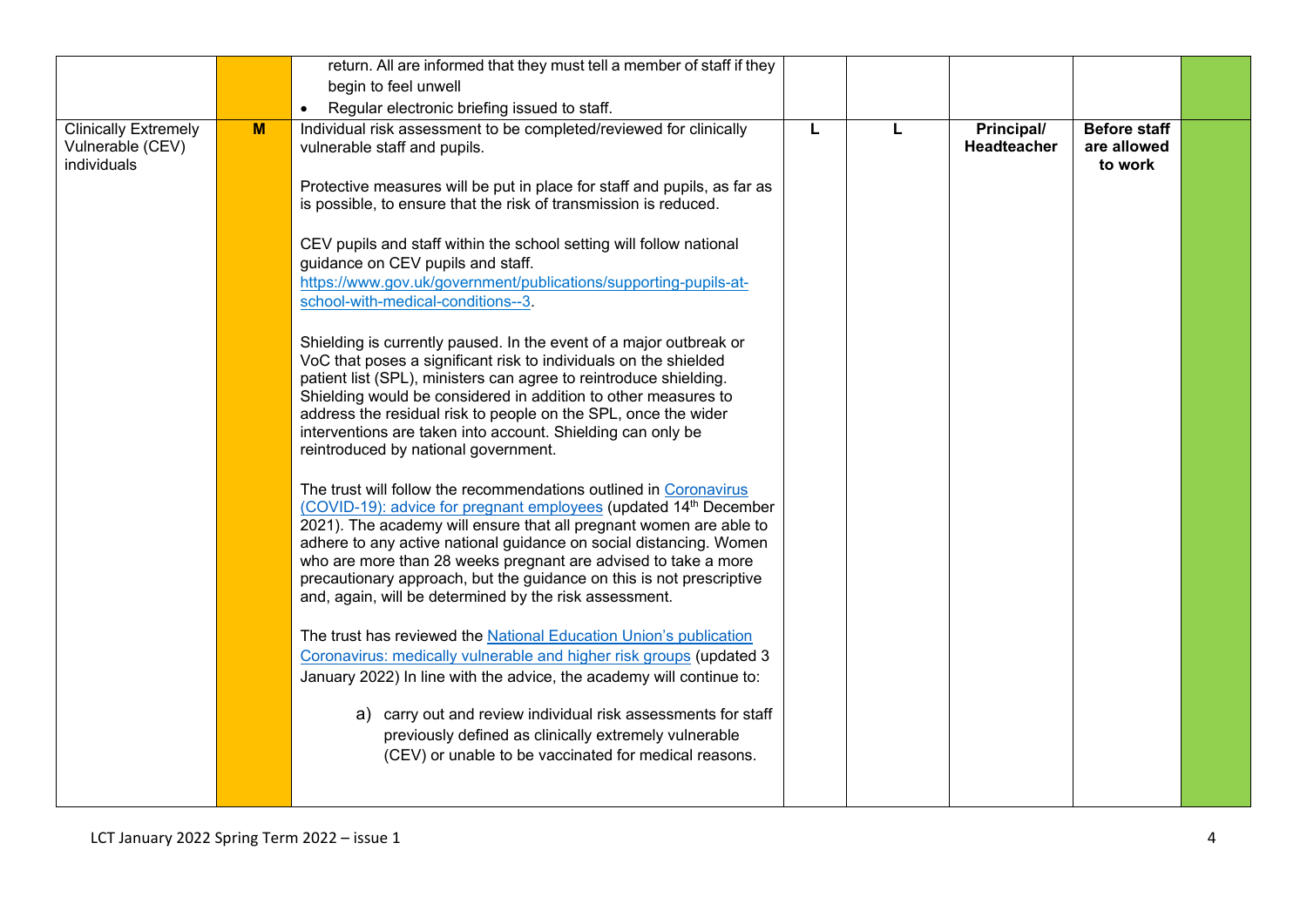| Clinically<br>Vulnerable staff<br>and pupils    |   | Individual risk assessment to be completed/reviewed for clinically<br>vulnerable staff and pupils.<br>Protective measures will be put in place for staff and pupils, as far as<br>is possible, to ensure that the risk of transmission is reduced.                                                                                                                                                                                                                                                                                                                                                                                                                                                                                                                                                                                                                                                                                                                                                                                                                                                                                                                                                                                                                                                                                                                                                                                                                                                                  | L  |   | Principal/<br>Headteacher                  | <b>Before staff</b><br>are allowed<br>to work |  |
|-------------------------------------------------|---|---------------------------------------------------------------------------------------------------------------------------------------------------------------------------------------------------------------------------------------------------------------------------------------------------------------------------------------------------------------------------------------------------------------------------------------------------------------------------------------------------------------------------------------------------------------------------------------------------------------------------------------------------------------------------------------------------------------------------------------------------------------------------------------------------------------------------------------------------------------------------------------------------------------------------------------------------------------------------------------------------------------------------------------------------------------------------------------------------------------------------------------------------------------------------------------------------------------------------------------------------------------------------------------------------------------------------------------------------------------------------------------------------------------------------------------------------------------------------------------------------------------------|----|---|--------------------------------------------|-----------------------------------------------|--|
| Poor hygiene<br>practice in school -<br>General | н | Posters are displayed at the entrance to the school, around school<br>$\bullet$<br>and in classrooms reminding staff, pupils, parents and visitors of<br>the hygiene practice required in school (e.g., washing hands<br>before entering and leaving school)<br>Pupils to wash their hands with soap (minimum of 20<br>$\bullet$<br>seconds)/hand sanitiser on entering the building, before and after<br>break times, lunchtimes and when they change rooms.<br>Every classroom shall have hand sanitiser and cleaning materials.<br>$\bullet$<br>School staff to provide hand wash demonstrations<br>$\bullet$<br>Teachers to reiterate key messages in class-time (when directed)<br>to pupils to:<br>Cover coughs and sneezes with a tissue,<br>To throw all tissues in a bin<br>To avoid touching eyes, nose and mouth with unwashed<br>hands.<br>Additional alcohol-based sanitiser (that contains no less than 60<br>$\bullet$<br>percent alcohol) and tissues to be provided for in the classrooms<br>and other key locations for staff, pupils and visitors<br>Infection control procedures are adhered to as far as possible in<br>$\bullet$<br>accordance with the DfE and PHE's guidance<br>?<br>Infection Control<br>Childcare.doc<br>Sufficient amounts of soap (or hand sanitiser where applicable),<br>$\bullet$<br>clean water, paper towels and waste disposal bins are supplied in<br>all toilets and kitchen areas<br>All utensils and resources are thoroughly cleaned before and after<br>use | L. | L | Principal/<br>Headteacher/<br><b>Staff</b> | Ongoing                                       |  |
| <b>Hand Hygiene</b>                             | H | Coronavirus (COVID-19) is an easy virus to kill when it is on skin.<br>This can be done with soap and running water or hand sanitiser.                                                                                                                                                                                                                                                                                                                                                                                                                                                                                                                                                                                                                                                                                                                                                                                                                                                                                                                                                                                                                                                                                                                                                                                                                                                                                                                                                                              | L  | L | Principal/<br>Headteacher/<br><b>Staff</b> | Ongoing                                       |  |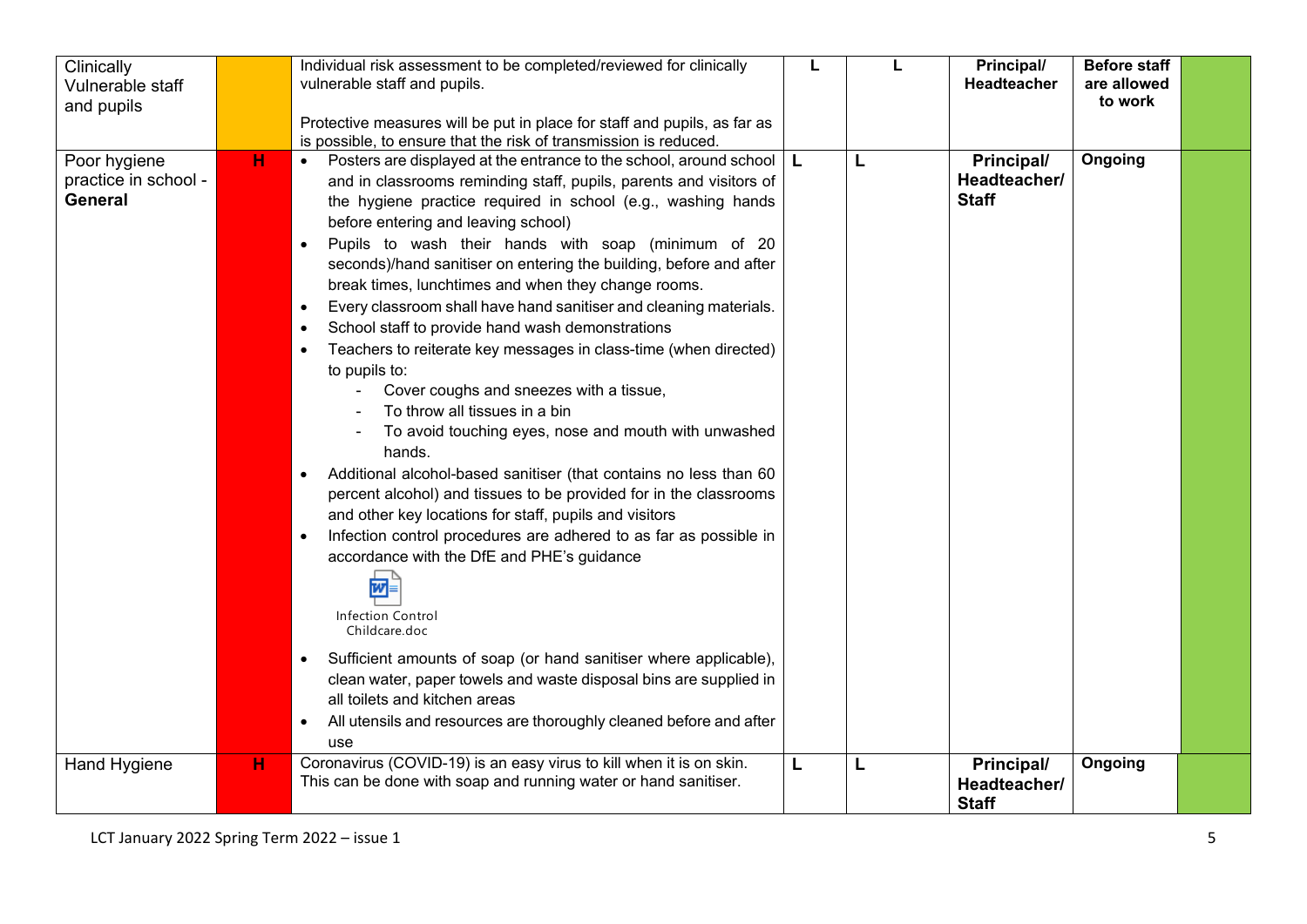|                                                             |   | Schools must ensure that pupils clean their hands regularly,<br>including:<br>when they arrive at school,<br>when they return from breaks,<br>when they change rooms<br>before and after eating.<br>Regular and thorough hand cleaning is going to be needed for the<br>foreseeable future. Ensure:<br>the school has enough hand washing or hand sanitiser 'stations'<br>available so that all pupils and staff can clean their hands<br>regularly<br>supervision of hand sanitiser use given risks around ingestion.<br>Small children and pupils with complex needs should continue to<br>be helped to clean their hands properly. Skin friendly skin<br>cleaning wipes can be used as an alternative<br>building these routines into school culture, supported by behavior<br>expectations and helping ensure younger children and those with<br>complex needs understand the need to follow them |   |   |                                            |         |  |
|-------------------------------------------------------------|---|-------------------------------------------------------------------------------------------------------------------------------------------------------------------------------------------------------------------------------------------------------------------------------------------------------------------------------------------------------------------------------------------------------------------------------------------------------------------------------------------------------------------------------------------------------------------------------------------------------------------------------------------------------------------------------------------------------------------------------------------------------------------------------------------------------------------------------------------------------------------------------------------------------|---|---|--------------------------------------------|---------|--|
| Poor hygiene<br>practice - specific<br>- school<br>entrance | н | Areas touched to be wiped down<br>$\bullet$<br>Provide hand at the school reception area                                                                                                                                                                                                                                                                                                                                                                                                                                                                                                                                                                                                                                                                                                                                                                                                              | L | L | Principal/<br>Headteacher/<br><b>Staff</b> | Ongoing |  |
| Poor hygiene<br>practice - specific<br>- office spaces.     | H | Tissues/hand sanitiser to be available in office locations<br>$\bullet$<br>Staff to wash hands on arrival at school<br>Each individual is responsible for wiping down their own work area<br>before and after use.<br>Each individual responsible for wiping down equipment such as<br>printers                                                                                                                                                                                                                                                                                                                                                                                                                                                                                                                                                                                                       | L | L | Principal/<br>Headteacher/<br><b>Staff</b> | Ongoing |  |
| Testing of staff<br>and pupils                              | M | LFT testing for staff in secondary/primary or special schools will $\boxed{\mathsf{L}}$<br>continue twice weekly until further guidance is received.<br>a. Asymptomatic testing<br>i. Staff and secondary pupils to continue testing<br>twice weekly testing at home, 3-4 days apart.<br>ii. Staff MUST do an LFT twice weekly and record<br>it on the NHS app                                                                                                                                                                                                                                                                                                                                                                                                                                                                                                                                        |   | L | Principal/<br>Headteacher/<br><b>Staff</b> | Ongoing |  |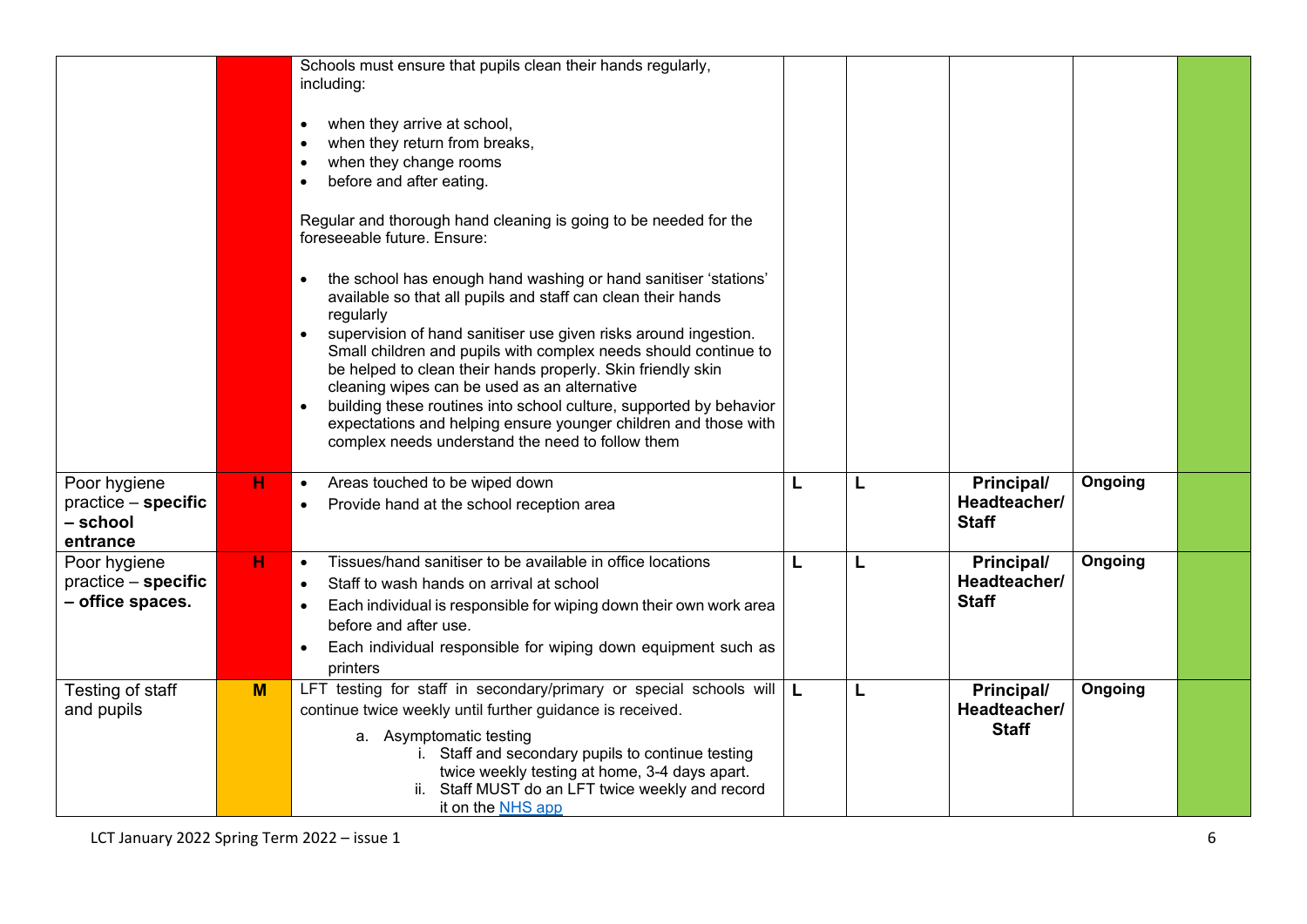|  | iii. Early years children are not included in the rapid                                                                   |  |
|--|---------------------------------------------------------------------------------------------------------------------------|--|
|  | testing programme. UKHSA has advised there<br>are limited public health benefits attached to                              |  |
|  | testing early years children with rapid lateral flow                                                                      |  |
|  | tests.                                                                                                                    |  |
|  | b. Parents and other visitors are asked to take a lateral flow<br>device (LFD) test before entering the school or provide |  |
|  | evidence of a test result <48hrs old.                                                                                     |  |
|  | c. The academy continues to provide staff with rapid test                                                                 |  |
|  | kits, where possible, but tests can be ordered by visiting:<br>https://www.gov.uk/order-coronavirus-rapid-lateral-flow-   |  |
|  | tests                                                                                                                     |  |
|  | d. There is no need for primary age pupils (those in year 6                                                               |  |
|  | and below) to regularly test, unless they have been<br>identified as a contact of someone who has tested                  |  |
|  | positive for COVID-19 and therefore advised to take                                                                       |  |
|  | lateral flow tests every day for 7 days.                                                                                  |  |
|  | The advice for people who have a positive lateral flow device (LFD)                                                       |  |
|  | test result changed as of Monday, 17th January 2022                                                                       |  |
|  | e. People with +ve LFTs are no longer required to have a                                                                  |  |
|  | follow-up polymerase chain reaction (PCR) test, and<br>they should stay at home and self-isolate immediately.             |  |
|  | f. People who receive negative LFD results on day 5 and 6                                                                 |  |
|  | of their self-isolation period- with tests taken 24 hours<br>apart- will no longer have to self-isolate for the full 10   |  |
|  | days. The first test must be taken no earlier than day 5                                                                  |  |
|  | of the self-isolation period.                                                                                             |  |
|  | i. Those who leave self-isolation on or after day 6<br>are strongly advised to limit close contact with                   |  |
|  | other people in crowded or poorly ventilated                                                                              |  |
|  | spaces and minimise contact with anyone who is<br>at higher risk of severe illness if infected with                       |  |
|  | COVID-19.                                                                                                                 |  |
|  | People who have a positive LFD test result should only<br>q.<br>have a follow-up PCR test if:                             |  |
|  | i. they wish to claim the Test and Trace Support                                                                          |  |
|  | Payment                                                                                                                   |  |
|  | ii. they have a health condition that means they<br>may be suitable for new coronavirus (COVID-19)                        |  |
|  | treatments                                                                                                                |  |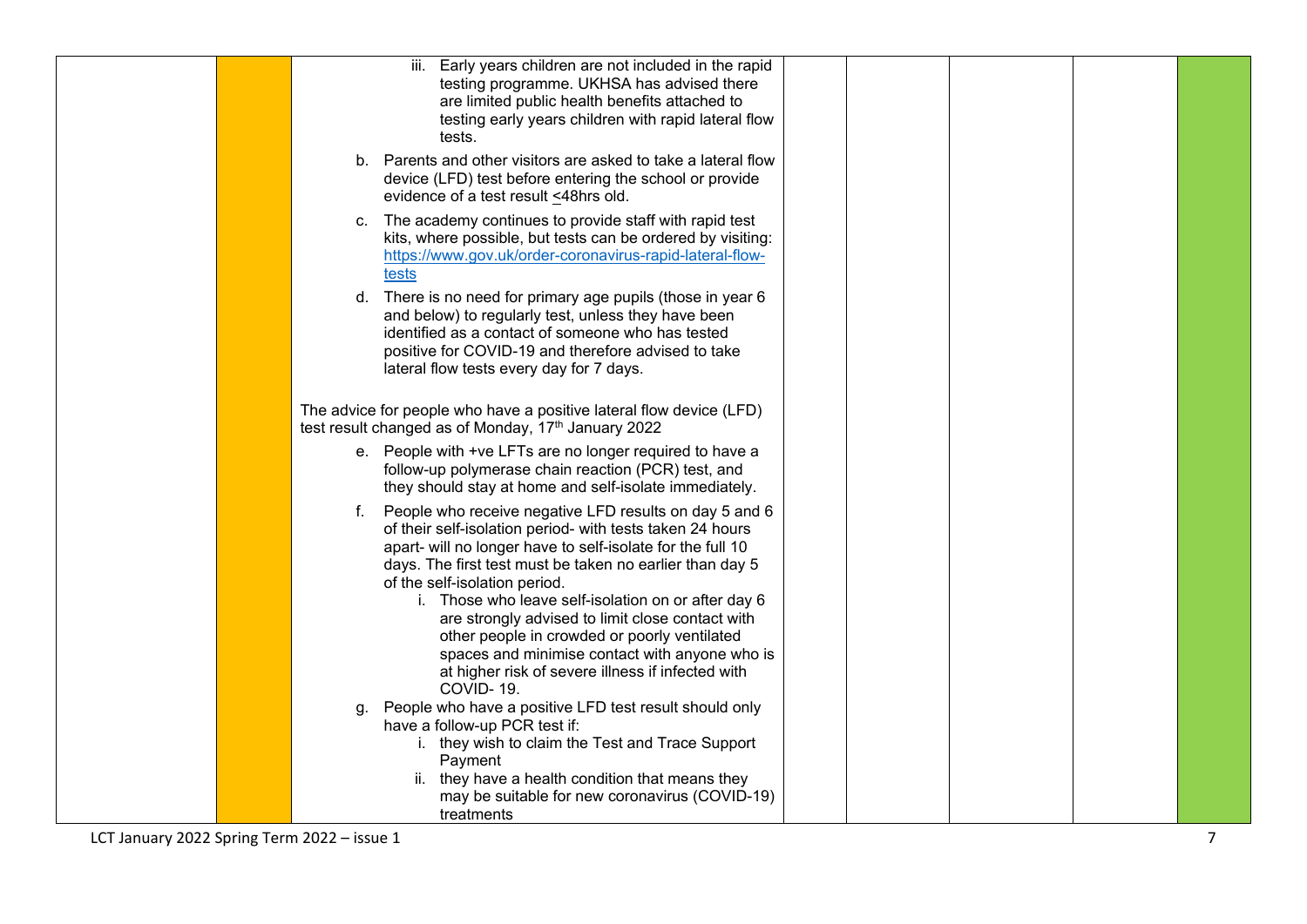|                                              |   | iii. they are taking LFD tests as part of research or<br>surveillance programmes, and the programme<br>asks them to do so<br>iv. those who have symptoms but are unable to<br>tolerate a full PCR test swab (i.e. nose and<br>throat) must be treated as if they have tested<br>positive and isolate for 10 days from the onset of<br>symptoms. It may be that the pupil or staff<br>member will tolerate a nasal swab rather than<br>the combined nose and throat swab, in which<br>case they should book a normal PCR test and<br>swab both nostrils (or just one if that is all that is<br>tolerated.)                                                                                                                                                                                                                                                                                                                                                                                                                                                                                                                                                                                                                                                                              |   |   |                                            |         |  |
|----------------------------------------------|---|----------------------------------------------------------------------------------------------------------------------------------------------------------------------------------------------------------------------------------------------------------------------------------------------------------------------------------------------------------------------------------------------------------------------------------------------------------------------------------------------------------------------------------------------------------------------------------------------------------------------------------------------------------------------------------------------------------------------------------------------------------------------------------------------------------------------------------------------------------------------------------------------------------------------------------------------------------------------------------------------------------------------------------------------------------------------------------------------------------------------------------------------------------------------------------------------------------------------------------------------------------------------------------------|---|---|--------------------------------------------|---------|--|
| System of<br>Controls -<br><b>Prevention</b> | н | Ensure good hygiene for everyone<br>1)<br>a. Hand hygiene-<br>i. continue to have and ensure use of antibacterial<br>gel at entrances and in classrooms/meeting<br>rooms<br>ii. continue to ensure that pupils and staff clean<br>their hands regularly<br>iii. Site to monitor levels of hand gel in dispensers<br>across site to ensure they are topped up/being<br>used.<br>b. Respiratory hygiene-<br>i. the 'catch it, bin it, kill it' approach continues to<br>be imperative<br>c. Use of personal protective equipment (PPE)<br>i. Most staff in school will not require PPE beyond<br>what they would normally need for their work<br>Maintain appropriate cleaning regimes<br>2)<br>a. Enhanced cleaning schedule to continue, with particular<br>focus on regular cleaning of frequently touched surfaces<br>and equipment<br>3)<br>Keep occupied spaces well ventilated<br>a. Identify any poorly ventilated spaces and take steps to<br>improve fresh airflow<br>b. If there is no obvious ventilation strategy in a room,<br>building users will be discouraged from using the space<br>Mechanical ventilation in the school has been adjusted<br>C.<br>to increase the ventilation rate, where possible, and has<br>been checked to confirm that normal operation meets | L | L | Principal/<br>Headteacher/<br><b>Staff</b> | Ongoing |  |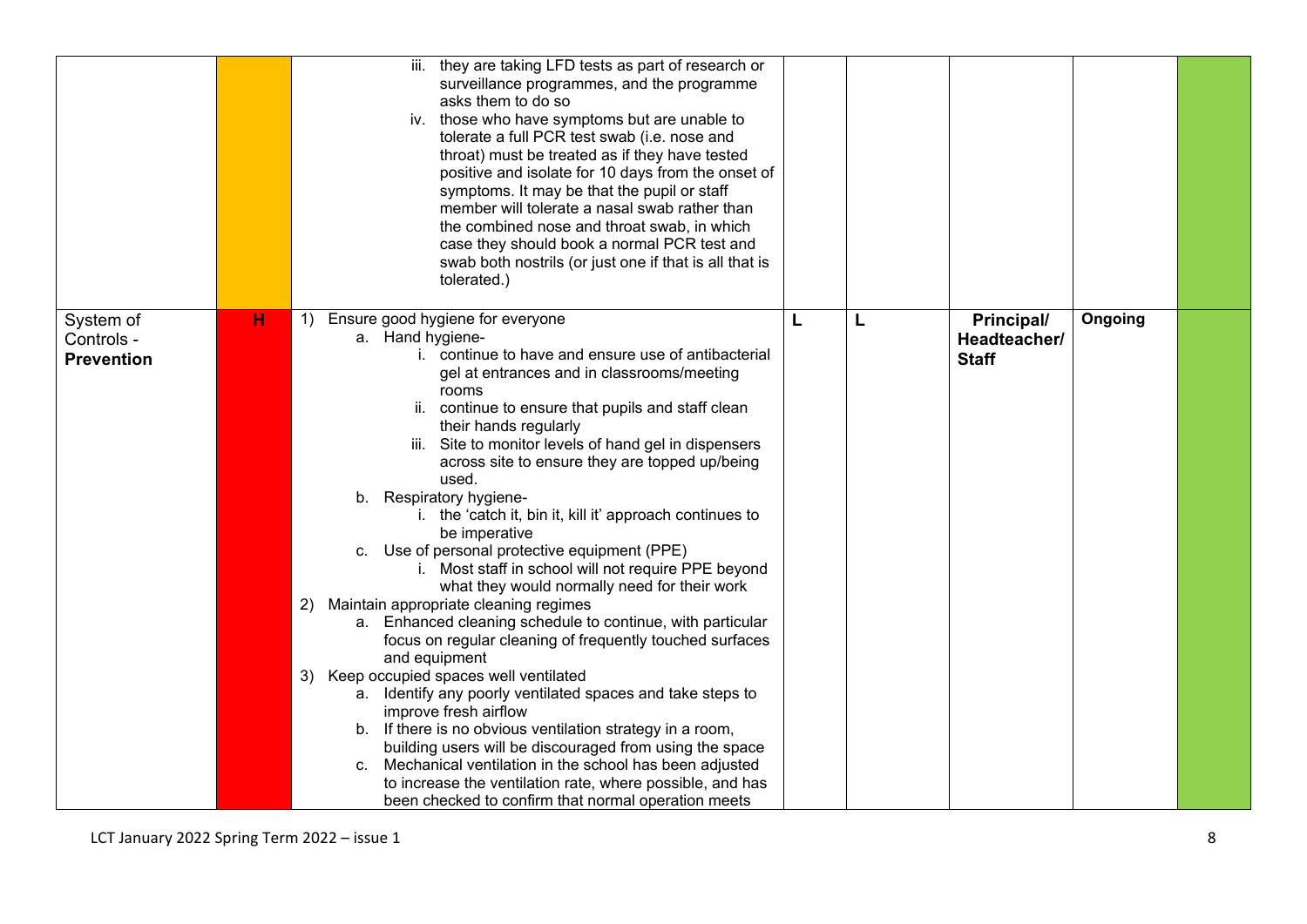|  |    |                 | current guidance and that only fresh outside air is       |  |  |  |
|--|----|-----------------|-----------------------------------------------------------|--|--|--|
|  |    |                 | circulated                                                |  |  |  |
|  |    |                 | d. Where possible, systems have been adjusted to full     |  |  |  |
|  |    |                 | fresh air, or where this is not possible, systems will be |  |  |  |
|  |    |                 | operated as normal as long as they are within a single    |  |  |  |
|  |    |                 | room and supplemented by an outdoor air supply            |  |  |  |
|  |    |                 | e. Clock times of the HVAC system timers have been        |  |  |  |
|  |    |                 | changed to start ventilation at nominal speed an hour     |  |  |  |
|  |    |                 | before building usage time                                |  |  |  |
|  |    | f.              | Where it is safe to do so, external windows and internal  |  |  |  |
|  |    |                 | doors will be opened to assist with creating a throughput |  |  |  |
|  |    |                 | of air                                                    |  |  |  |
|  |    | a.              | The need for increased ventilation will be balanced with  |  |  |  |
|  |    |                 | maintaining thermal comfort                               |  |  |  |
|  |    |                 | i. If it is too cold to keep doors and windows open       |  |  |  |
|  |    |                 | fully, then the class should be fully ventilated          |  |  |  |
|  |    |                 | every 30 minutes as a minimum.                            |  |  |  |
|  |    |                 | h. Non-dispersive infrared (NDIR) CO2 monitors to be used |  |  |  |
|  |    |                 | in line with the DfE's guidance, RP24-O 'How to' Use      |  |  |  |
|  |    |                 | Co2 monitors in education and childcare settings to       |  |  |  |
|  |    |                 | identify where ventilation needs to be improved.          |  |  |  |
|  |    | 4) Vaccinations |                                                           |  |  |  |
|  |    |                 | a. Any staff member who has not had the vaccine is        |  |  |  |
|  |    |                 | encouraged to do so. The Academy will help staff with     |  |  |  |
|  |    |                 | scheduling a vaccine if needed.                           |  |  |  |
|  |    |                 | b. All children aged 12 and over are now eligible for     |  |  |  |
|  |    |                 | COVID-19 vaccination, and 12 to 15 year old have been     |  |  |  |
|  |    |                 | offered the vaccine via the school-based programme        |  |  |  |
|  |    |                 | (except those with certain medical conditions that make   |  |  |  |
|  |    |                 | them more at risk of serious illness, or who are living   |  |  |  |
|  |    |                 | with someone who is immunosuppressed, who will be         |  |  |  |
|  |    |                 | contacted by a local NHS surgery to arrange their         |  |  |  |
|  |    |                 | appointments.)                                            |  |  |  |
|  |    |                 |                                                           |  |  |  |
|  |    | C.              | Booster vaccinations are available to those aged 18 and   |  |  |  |
|  |    |                 | older and eligible pupils and staff are encouraged to go  |  |  |  |
|  |    |                 | for their booster shot as soon as possible.               |  |  |  |
|  |    |                 |                                                           |  |  |  |
|  | 5) |                 | Asymptomatic Testing (See testing for details)            |  |  |  |
|  |    |                 |                                                           |  |  |  |
|  |    |                 |                                                           |  |  |  |
|  | 6) |                 | Face Coverings (See Face Coverings for details)           |  |  |  |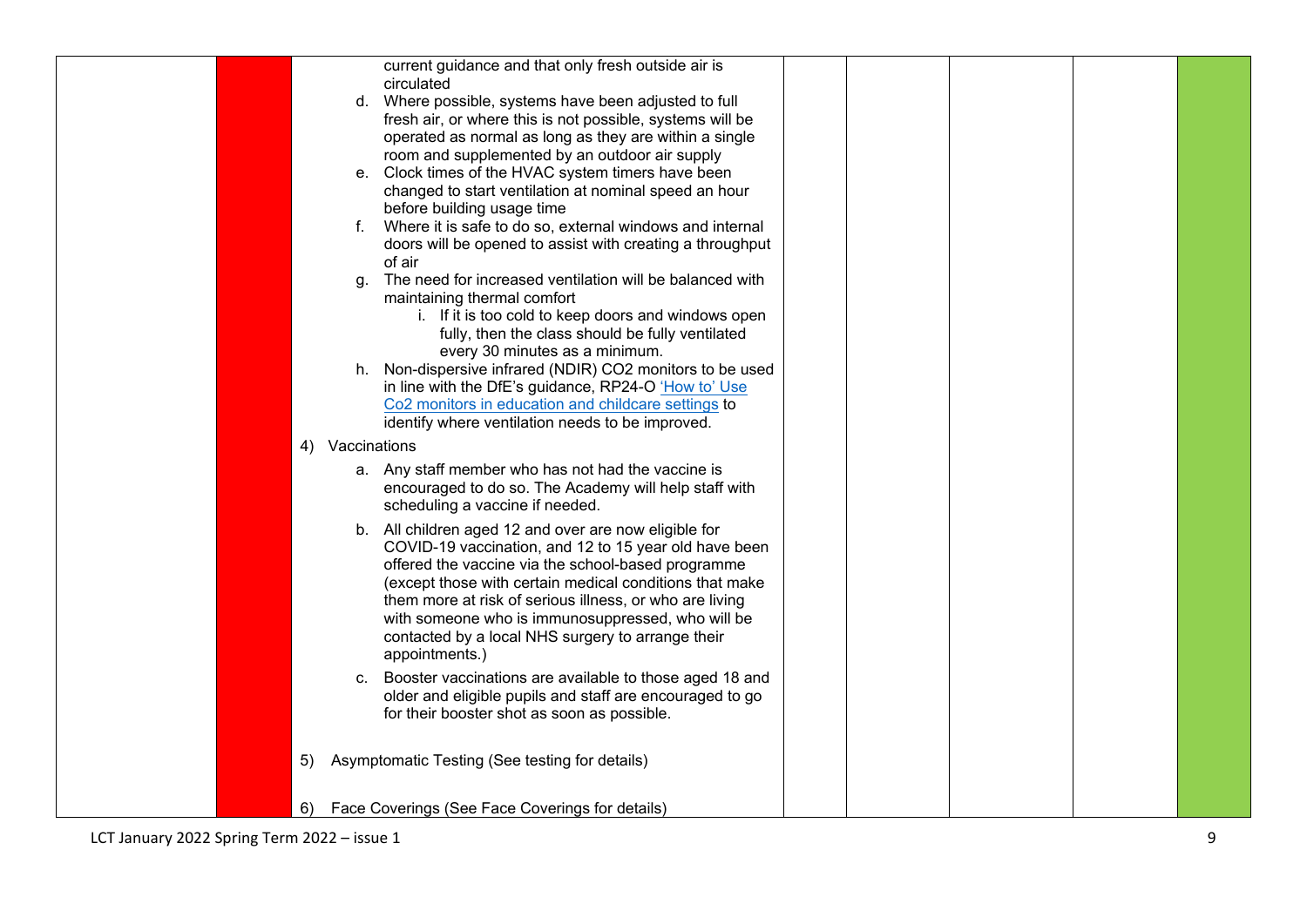|                                                                                             |   | 7) All meetings where possible are conducted virtually. Face to<br>face meetings should be kept to a minimum, and established<br>procedures should be followed.                                                                                                                                                                                                                                                                                                                                                                                                                                                                                                                                                                                                                                                                                                                                                                                                                                                                                                            |   |   |                                            |         |  |
|---------------------------------------------------------------------------------------------|---|----------------------------------------------------------------------------------------------------------------------------------------------------------------------------------------------------------------------------------------------------------------------------------------------------------------------------------------------------------------------------------------------------------------------------------------------------------------------------------------------------------------------------------------------------------------------------------------------------------------------------------------------------------------------------------------------------------------------------------------------------------------------------------------------------------------------------------------------------------------------------------------------------------------------------------------------------------------------------------------------------------------------------------------------------------------------------|---|---|--------------------------------------------|---------|--|
| System of<br>Controls-<br><b>Prevention Step</b><br><b>Up/ Step Down</b><br><b>Measures</b> |   | Where they are needed, your school will put temporary measures in<br>place to reduce the spread of the virus.<br>These 'step-up' measures could include recommending PCR testing<br>for children in affected groups, reintroducing 'bubbles' whereby<br>classes are separated and consideration of the use of face coverings<br>(only where it is appropriate to do so). Other measures may include<br>limiting parental attendance in settings and providing virtual transition<br>or taster days. All measures will be implemented with consideration<br>and focus on minimal disruption to the children involved.<br>As soon as the number of cases at a school reduces, these<br>measures will be stepped down again. It is likely that schools will<br>need to use 'step up' measures on and off throughout the year.<br>When outbreaks approach the 30% level within individual<br>classrooms you must contact the Health Protection Team to seek<br>further guidance regarding step up measures which may include<br>daily LFD testing for pupils attending school. | L | L | Principal/<br>Headteacher/<br><b>Staff</b> | Ongoing |  |
| <b>System of Control</b><br>- Responsive                                                    | H | Close contacts will be identified via NHS Test and Trace<br>1)<br>As with positive cases in any other setting, NHS Test and<br>2)<br>Trace will work with the positive case and/or their<br>parent/carer to identify close contacts.<br>3) Contacts will only be traced by NHS Test and Trace where<br>the positive case and/or their parent specifically identifies the<br>individual as being a close contact.<br>This is likely to be a small number of individuals who would<br>4)<br>be most at risk of contracting COVID-19 due to the nature of<br>the close contact.                                                                                                                                                                                                                                                                                                                                                                                                                                                                                               | L | L | Principal/<br>Headteacher/<br><b>Staff</b> | Ongoing |  |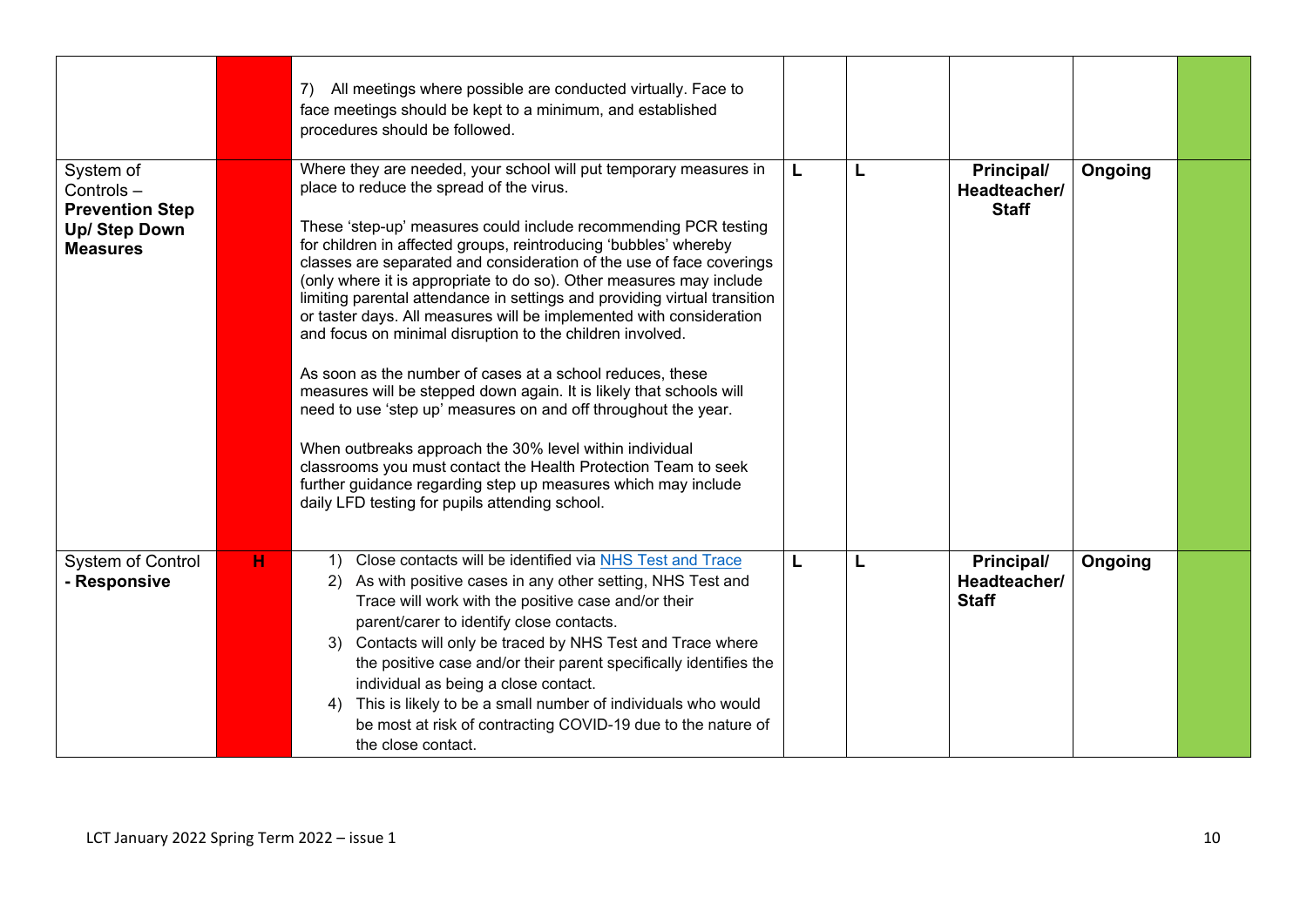| 5) Academies may be contacted in exceptional cases to help            |  |  |
|-----------------------------------------------------------------------|--|--|
| with identifying close contacts, as currently happens in              |  |  |
| managing other infectious diseases.                                   |  |  |
|                                                                       |  |  |
| Individuals are not required to self-isolate if they live in the same |  |  |
| household as someone with COVID-19, or are a close contact of         |  |  |
| someone with COVID-19, and any of the following apply:                |  |  |
|                                                                       |  |  |
| they are fully vaccinated<br>i.                                       |  |  |
| ii.<br>they are below the age of 18 years and 6 months                |  |  |
| iii.<br>they have taken part in or are currently part of an           |  |  |
| approved COVID-19 vaccine trial                                       |  |  |
| they are not able to get vaccinated for medical reasons<br>iv.        |  |  |
|                                                                       |  |  |
| 6) For those aged 5 years and over who have been identified           |  |  |
| as a contact of someone with COVID-19, but are not legally            |  |  |
| required to self-isolate, they are strongly advised to:               |  |  |
| take an LFD test every day for 7 days, or until 10<br>i.              |  |  |
| days since their last contact with the person who                     |  |  |
| tested positive for COVID-19 if this is earlier                       |  |  |
| ii.<br>this daily LFD test should be taken before leaving             |  |  |
| the household for the first time that day                             |  |  |
| If an LFD test is taken and the result is positive, you<br>iii.       |  |  |
| should immediately self-isolate, report the result to                 |  |  |
| the school and the NHS and follow the advice for                      |  |  |
| people with COVID-19                                                  |  |  |
| If the result of the daily LFD test result is negative, it<br>iv.     |  |  |
| is likely that the person was not infectious at the time              |  |  |
| the test was taken. To further reduce the chance of                   |  |  |
| passing COVID-19 on to others, those identified as                    |  |  |
| close contacts are strongly advised to:                               |  |  |
| a. follow the guidance on how to stay safe and                        |  |  |
| help prevent the spread                                               |  |  |
| b. Follow this advice for 10 full days after the                      |  |  |
| most recent contact with the person who has                           |  |  |
| tested positive with COVID-19                                         |  |  |
|                                                                       |  |  |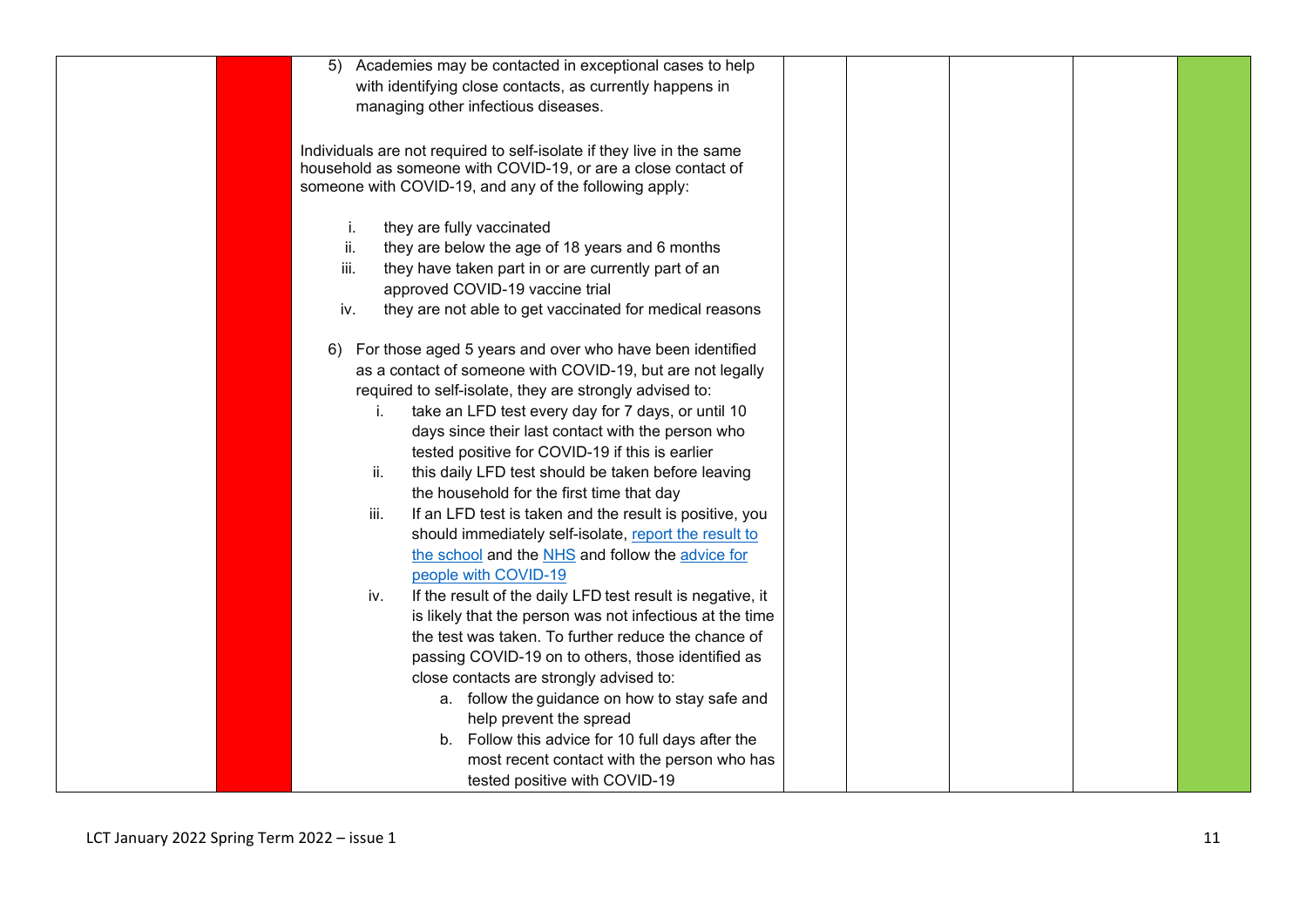|                                                                                                                    |   | Children and young people aged under 18 years and 6<br>7)<br>months who usually attend an education or childcare setting<br>and who have been identified as a close contact should<br>continue to attend the setting as normal.<br>Adults who are fully vaccinated and all children and young<br>8)<br>people aged between 5 and 18 years and 6 months<br>identified as a contact of someone with COVID-19 are<br>strongly advised to take a LFD test every day for 7 days and<br>continue to attend their setting as normal, unless they have a<br>positive test result.<br>Future changes to national self-isolation and testing policy<br>9)<br>may apply to staff and to pupils according to government<br>guidance. This is kept under continuous review.<br>The Trust recognises that no pupil or student should be denied<br>education based on their compliance with any additional precautions |   |   |                                            |         |  |
|--------------------------------------------------------------------------------------------------------------------|---|---------------------------------------------------------------------------------------------------------------------------------------------------------------------------------------------------------------------------------------------------------------------------------------------------------------------------------------------------------------------------------------------------------------------------------------------------------------------------------------------------------------------------------------------------------------------------------------------------------------------------------------------------------------------------------------------------------------------------------------------------------------------------------------------------------------------------------------------------------------------------------------------------------|---|---|--------------------------------------------|---------|--|
| <b>System of Control</b><br>- Face<br><b>Masks/Coverings</b>                                                       |   | Face coverings should be worn by pupils and students in year 7 and<br>above (which would be children who were aged 11 on 31 August<br>2021), staff and visitors in all areas, unless exempt. This is a<br>temporary measure. Pupils and students in year 7 and above in<br>these settings must also wear a face covering when travelling on<br>public transport and should wear it on dedicated transport to and<br>from school, college, or higher education provider.<br>It is discretionary for staff to wear face coverings in classrooms.                                                                                                                                                                                                                                                                                                                                                          | L | L | Principal/<br>Headteacher/<br><b>Staff</b> | Ongoing |  |
| Poor hygiene<br>practice - specific<br>- spread of<br>potential<br>infection at the<br>start of the<br>school day. | н | In line with government advice:<br>Issue information to young people, parents, carers and visitors<br>not to enter the school if they display any symptoms of<br>coronavirus<br>All staff to wash hands on arrival in school<br>$\bullet$<br>Make parents and pupils aware of government recommendations<br>$\bullet$<br>with regard to transport. Inform parents and pupils of restrictions<br>and plans relating to school transport<br>Sufficient supplies of hand-washing supplies should be provided<br>to accommodate this procedure at the start of the day.                                                                                                                                                                                                                                                                                                                                     | L | L | Principal/<br>Headteacher/<br><b>Staff</b> | ongoing |  |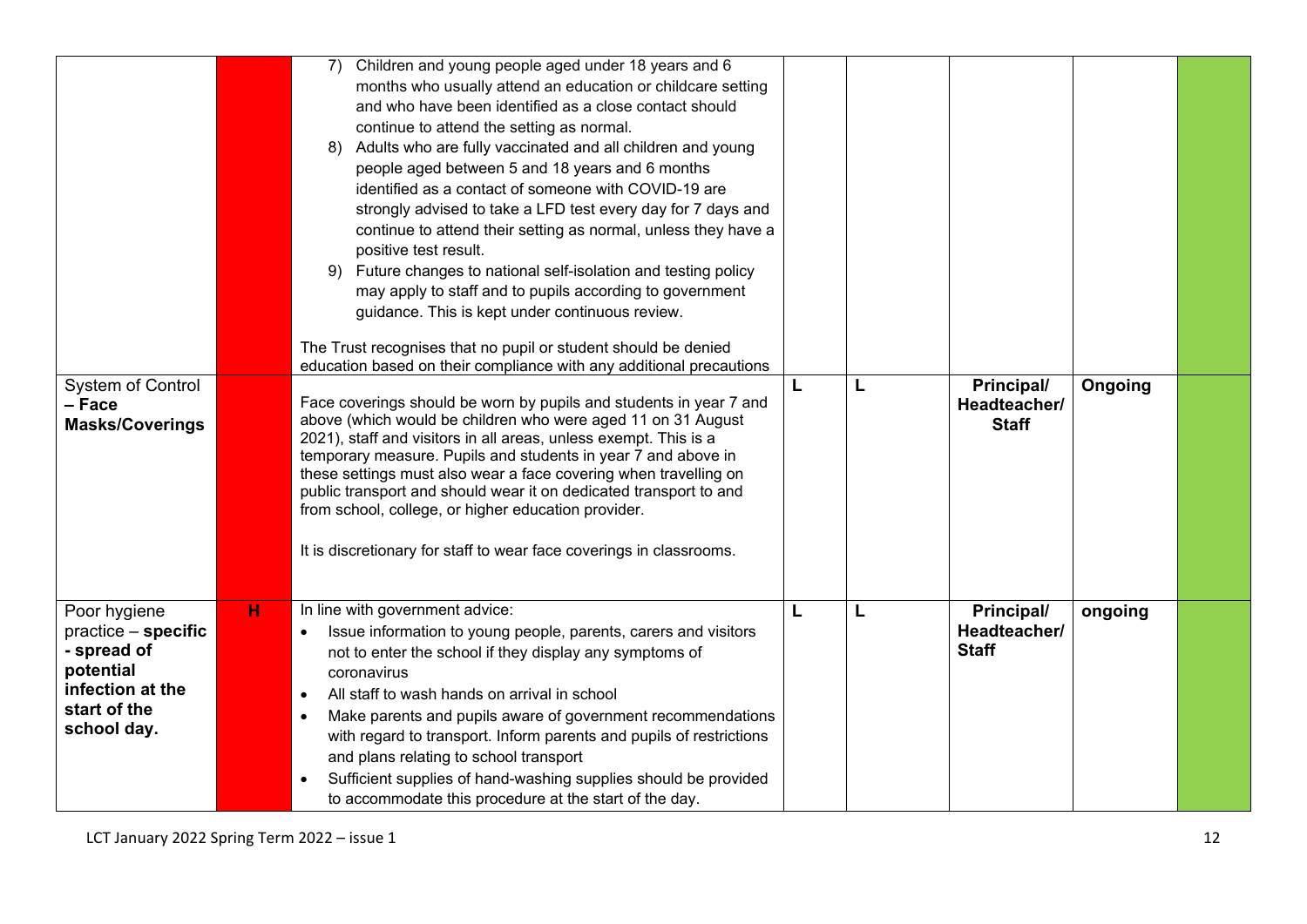| Poor hygiene<br>practice - specific<br>- end of the<br>school day. | M | Make parents and pupils aware of government recommendations $ L $<br>$\bullet$<br>with regard to transport. Inform parents and pupils of restrictions<br>and plans relating to school transport and potential road<br>closures.                                                                                                                                                                                                                                                                                                                                                                                                                                                                                                                                                                                                                                                                                                                                                                                                   | L | <b>Principal/</b><br>Headteacher/<br><b>Staff</b> | Ongoing |  |
|--------------------------------------------------------------------|---|-----------------------------------------------------------------------------------------------------------------------------------------------------------------------------------------------------------------------------------------------------------------------------------------------------------------------------------------------------------------------------------------------------------------------------------------------------------------------------------------------------------------------------------------------------------------------------------------------------------------------------------------------------------------------------------------------------------------------------------------------------------------------------------------------------------------------------------------------------------------------------------------------------------------------------------------------------------------------------------------------------------------------------------|---|---------------------------------------------------|---------|--|
| III health in school.                                              | н | Review all controls you previously applied to ensure they are still $\vert$ L<br>effective.<br>Staff are informed of the symptoms of possible coronavirus infection,<br>$\triangleright$ A high temperature – this means they feel hot to touch on<br>their chest or back (they do not need to measure their<br>temperature<br>A new continuous dry cough – this means coughing a lot for<br>➤<br>more than an hour, or 3 or more coughing episodes in 24<br>hours (if they usually have a cough, it may be worse than<br>usual)<br>A change to their normal sense of taste or smell (anosmia)<br>➤<br>Children may also display gastrointestinal symptoms and<br>you should follow advice on the flow chart provided by the<br><b>Health Protection Hub</b><br>They must be sent home and advised to follow 'stay at home:<br>guidance for households with possible or confirmed coronavirus<br>(COVID-19) infection', which sets out that they should arrange to<br>have a PCR test to see if they have coronavirus (COVID-19). | L | <b>Principal/</b><br>Headteacher/<br><b>Staff</b> | Ongoing |  |
|                                                                    |   | Other members of their household (including any siblings) are no<br>longer required to self-isolate for 10 days if they are double jabbed or<br>under the age of 18 but should carry out an LFT test for 7 days<br>unless they have symptoms when they should arrange to have a<br>PCR test.<br>PPE is sourced and guidance on its location, use and disposal<br>issued to staff in line with government guidance on what to do if a<br>pupil or staff member becomes unwell                                                                                                                                                                                                                                                                                                                                                                                                                                                                                                                                                      |   |                                                   |         |  |
|                                                                    |   | All staff are informed of the procedure in school relating a pupil<br>becoming unwell in school                                                                                                                                                                                                                                                                                                                                                                                                                                                                                                                                                                                                                                                                                                                                                                                                                                                                                                                                   |   |                                                   |         |  |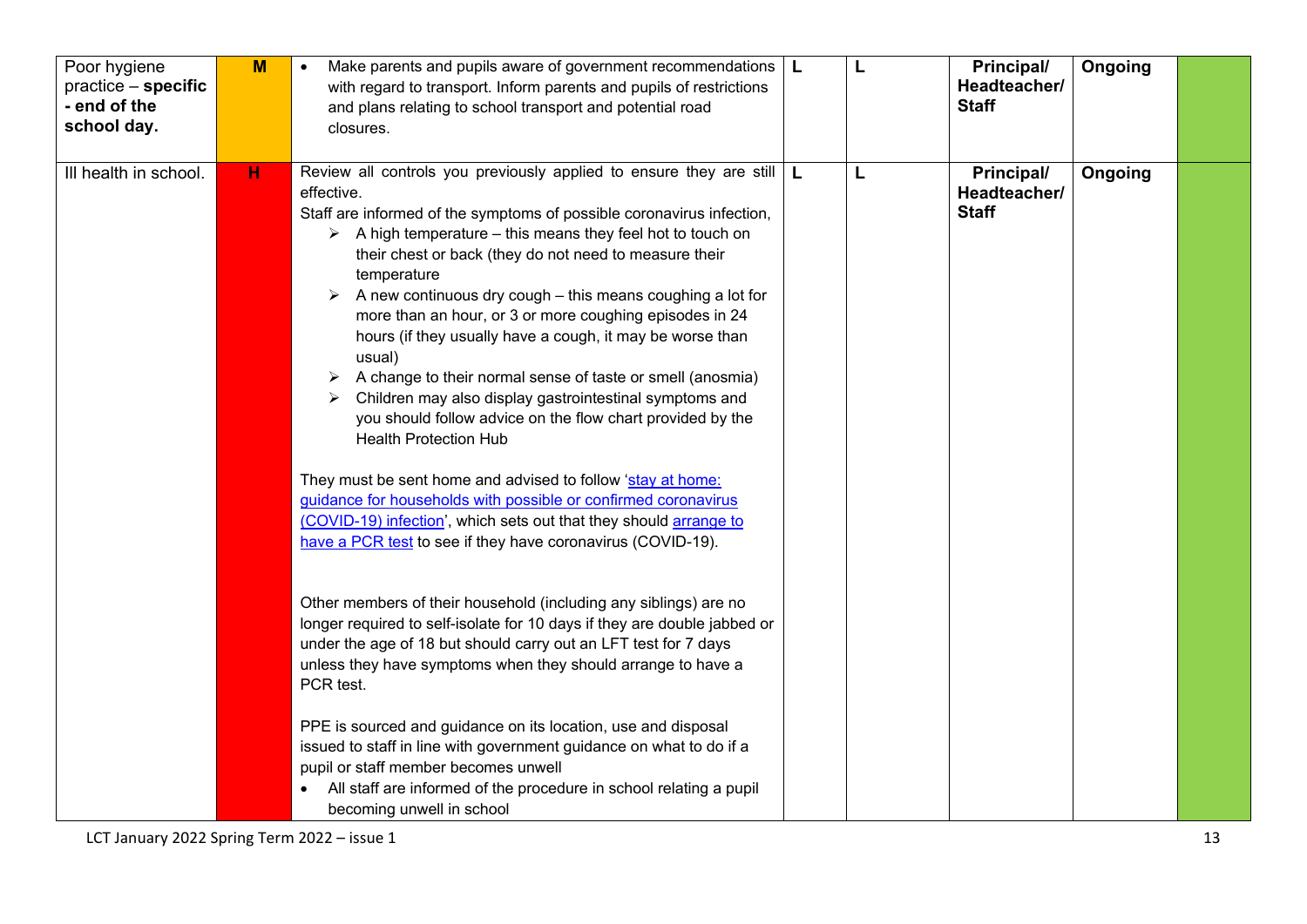|                                              |    | Any pupil who displays signs of being unwell is immediately<br>$\bullet$<br>referred to the Principal/Headteacher<br>Any staff member who displays signs of being unwell is to consult<br>$\bullet$<br>with the Principal/headteacher and agree the most appropriate<br>source of action<br>Where the named person is unavailable, staff ensure that any<br>unwell pupils are moved to an empty room whilst they wait for their<br>parent to collect them. School admin team to contact parents.<br>Parents advised to follow the COVID-19: Guidance for<br>households, including accessing testing<br>Pupils displaying symptoms of coronavirus do not come in to<br>contact with other pupils and as few staff as possible, whilst still<br>ensuring the pupil is safe. A facemask should be worn by the<br>supervising adult if a distance of 2 metres cannot be maintained<br>If contact with a child or young person is necessary, then gloves,<br>an apron and a type 2 face mask should be worn by the<br>supervising adult. If there is a risk of splashing, a visor should also<br>be worn<br>The relevant member of staff calls for emergency assistance<br>immediately if the pupil's symptoms worsen<br>Unwell pupils who are waiting to go home are supervised in a<br>holding area where they can be at least two metres away from<br>others<br>Areas used by unwell pupils who need to go home are identified as<br>out of bounds, thoroughly cleaned and disinfected once vacated. |   |   |                                            |                |  |
|----------------------------------------------|----|----------------------------------------------------------------------------------------------------------------------------------------------------------------------------------------------------------------------------------------------------------------------------------------------------------------------------------------------------------------------------------------------------------------------------------------------------------------------------------------------------------------------------------------------------------------------------------------------------------------------------------------------------------------------------------------------------------------------------------------------------------------------------------------------------------------------------------------------------------------------------------------------------------------------------------------------------------------------------------------------------------------------------------------------------------------------------------------------------------------------------------------------------------------------------------------------------------------------------------------------------------------------------------------------------------------------------------------------------------------------------------------------------------------------------------------------------------------------------------------------------|---|---|--------------------------------------------|----------------|--|
| Mental Health and<br>Wellbeing for<br>pupils | L. | We would expect leaders and teachers to.<br>> consider their pupils' mental health and wellbeing and<br>identify any pupil who may need additional support, so<br>they are ready to learn<br>assess where pupils are in their learning, and hence<br>what adjustments to their curriculum may be needed<br>over the coming weeks<br>identify and plan how best to support the education of<br>high needs groups, including disadvantaged pupils, and<br>SEND and vulnerable pupils                                                                                                                                                                                                                                                                                                                                                                                                                                                                                                                                                                                                                                                                                                                                                                                                                                                                                                                                                                                                                 | L | L | Principal/<br>Headteacher/<br><b>Staff</b> | Ongoing        |  |
| Managing<br>confirmed cases of               | н  | In line with government advice: Follow guidance from the Test and<br>Trace team in the Health Protection Hub                                                                                                                                                                                                                                                                                                                                                                                                                                                                                                                                                                                                                                                                                                                                                                                                                                                                                                                                                                                                                                                                                                                                                                                                                                                                                                                                                                                       | M | M | <b>Headteacher</b>                         | As<br>required |  |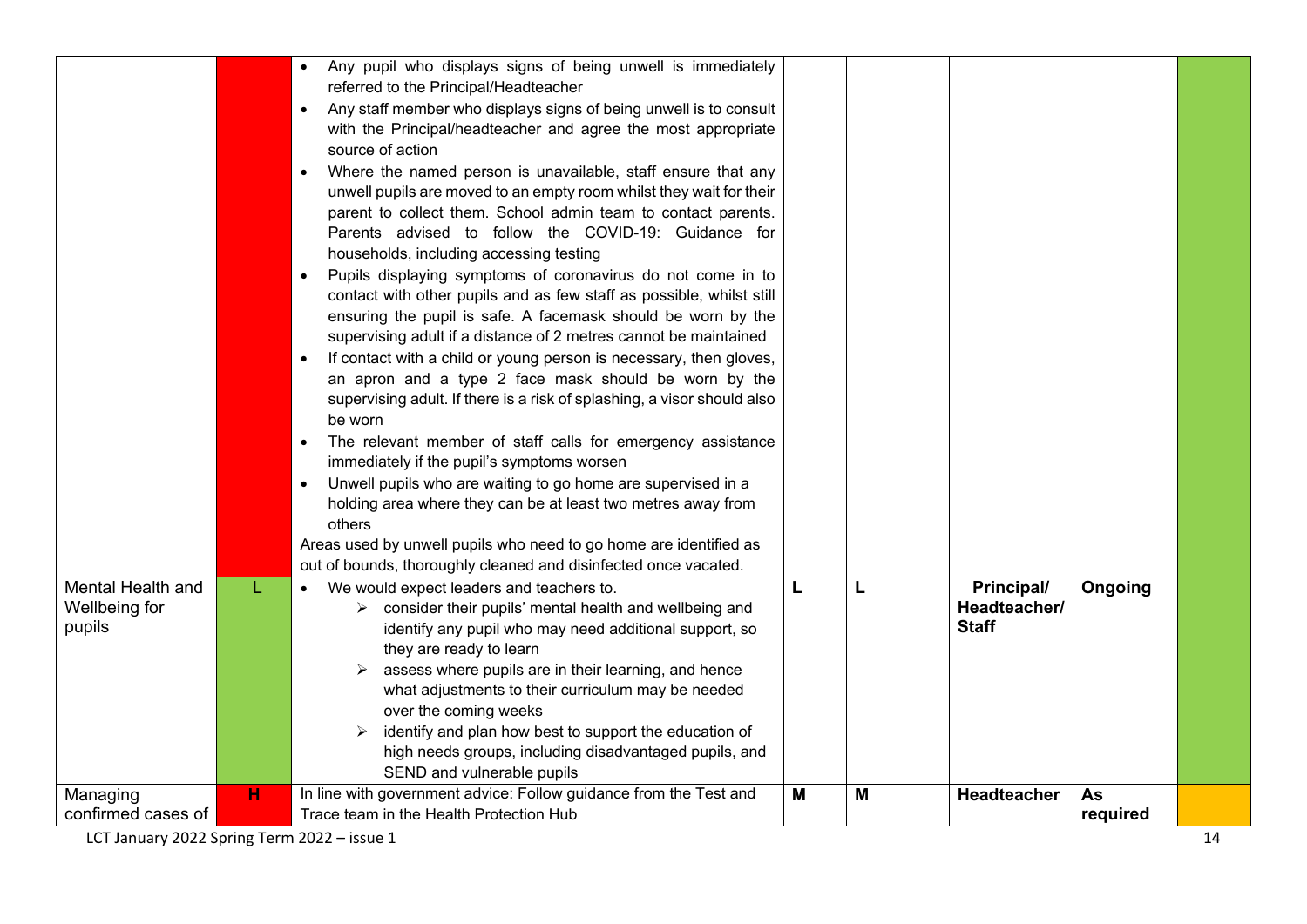| coronavirus<br>amongst school<br>community                                                                |   | Schools must take swift action when they become aware that<br>someone who has attended has tested positive for coronavirus<br>(COVID-19).                                                                                                                                                                                                                         |   |   |                    |         |  |
|-----------------------------------------------------------------------------------------------------------|---|-------------------------------------------------------------------------------------------------------------------------------------------------------------------------------------------------------------------------------------------------------------------------------------------------------------------------------------------------------------------|---|---|--------------------|---------|--|
|                                                                                                           |   | Household members of those contacts who are sent home do not<br>need to self-isolate themselves if they are doubled jabbed and under<br>the age of 18 years 6 months must take an LFD test daily for 7 days.                                                                                                                                                      |   |   |                    |         |  |
|                                                                                                           |   | The advice for people who have a positive lateral flow device (LFD)<br>test result will change as of Monday, 17 <sup>th</sup> January 2022                                                                                                                                                                                                                        |   |   |                    |         |  |
|                                                                                                           |   | a. People with +ve LFTs are no longer required to have<br>a follow-up PCR test, and they should stay at home<br>and self-isolate immediately.                                                                                                                                                                                                                     |   |   |                    |         |  |
|                                                                                                           |   | b. People who receive negative LFD results on day 5<br>and 6 of their self-isolation period- with tests taken<br>24 hours apart- will no longer have to self-isolate for<br>the full 10 days. The first test must be taken no<br>earlier than day 5 of the self-isolation period.                                                                                 |   |   |                    |         |  |
|                                                                                                           |   | Those who leave self-isolation on or after day 6 are strongly advised<br>to limit close contact with other people in crowded or poorly<br>ventilated spaces, work from home and minimise contact with<br>anyone who is at higher risk of severe illness if infected with COVID-<br>19.                                                                            |   |   |                    |         |  |
| Pupil movement<br>between lesson, at<br>breaktime and<br>lunchtime<br>increases the risk<br>of infection. | M | Tables to be cleaned at the end of session<br>$\bullet$<br>Catering staff to maintain strict levels of hygiene in food<br>$\bullet$<br>preparation areas and follow whole staff guidance in reporting<br>illness                                                                                                                                                  | L | L | <b>Headteacher</b> | Ongoing |  |
| <b>Breakfast</b><br>club/After school<br>provisions                                                       | M | Resume all your before and after-school educational activities and<br>wraparound childcare for your pupils, where this provision is<br>necessary to support parents to work, attend education and access<br>medical care, and is as part of pupil's wider education and training.<br>Vulnerable children can attend these settings regardless of<br>circumstance. | L | L | Headteacher        | Ongoing |  |
|                                                                                                           |   | Review any Wrap around care and extra curriculum activities                                                                                                                                                                                                                                                                                                       |   |   |                    |         |  |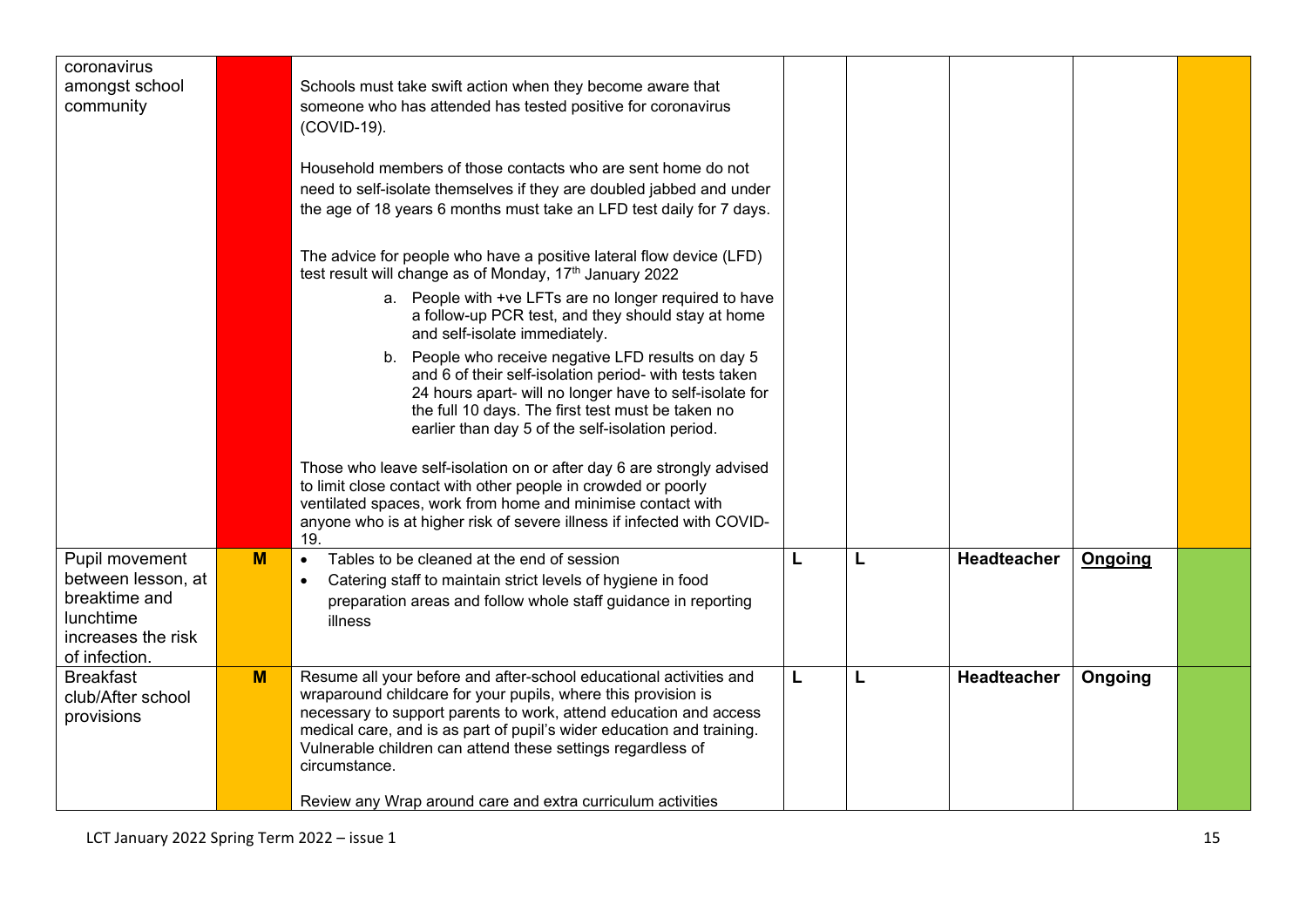|                                                                                        |   | Parents should be advised that they must only use this, where;<br>The provision is being offered as part of the school's educational<br>activities (including catch-up provision)<br>The use of the provision is reasonably necessary to support<br>them to work, seek work, undertake education or training, attend<br>a medical appointment or address a medical need or attend a<br>support group                                                                                                                                                             |   |                                           |         |  |
|----------------------------------------------------------------------------------------|---|------------------------------------------------------------------------------------------------------------------------------------------------------------------------------------------------------------------------------------------------------------------------------------------------------------------------------------------------------------------------------------------------------------------------------------------------------------------------------------------------------------------------------------------------------------------|---|-------------------------------------------|---------|--|
| Poor pupil<br>behaviour<br>increases the risk<br>of the spread of<br>the infection.    | M | Pupils are reminded of the behaviour policy on their return to<br>$\bullet$<br>school<br>Pupils' individual behaviour plans are reviewed, and specific<br>control measures identified and shared with pupils and staff<br>where necessary.<br>Follow PPE guidance<br>$\bullet$                                                                                                                                                                                                                                                                                   | L | Headteacher                               | Ongoing |  |
| Vulnerable pupils<br>and pupils with<br>SEND do not<br>receive appropriate<br>support. | M | Appropriate planning is in place to support the mental health of<br>$\bullet$<br>pupils returning to school<br>Agree what returning support is available to pupils with SEND in<br>$\bullet$<br>conjunction with families and other agencies.                                                                                                                                                                                                                                                                                                                    | L | Headteacher                               | Ongoing |  |
| Increased number<br>of safeguarding<br>concerns reported<br>after lockdown.            | M | Agree safeguarding provision to be put in place to support<br>$\bullet$<br>returning pupils<br>Ensure that key staff (DSL and deputies) have capacity to deal<br>with any arising concerns<br>Follow up any referrals made by staff swiftly, while maintaining<br>social distancing.                                                                                                                                                                                                                                                                             | L | <b>Headteacher</b>                        | Ongoing |  |
| Cleaning is not<br>sufficiently<br>comprehensive.                                      | M | Introduce enhanced cleaning, including cleaning frequently touched<br>surfaces often using standard products, such as detergents and<br>bleach.<br>Points to consider and implement:<br>putting in place a cleaning schedule that ensures cleaning is<br>$\bullet$<br>generally enhanced and includes:<br>more frequent cleaning of rooms / shared areas that are used by<br>$\bullet$<br>different groups<br>Allow time for cleaning surfaces in dining hall between groups<br>$\bullet$<br>frequently touched surfaces being cleaned more often than<br>normal | L | <b>Operations/</b><br><b>Site Manager</b> | Ongoing |  |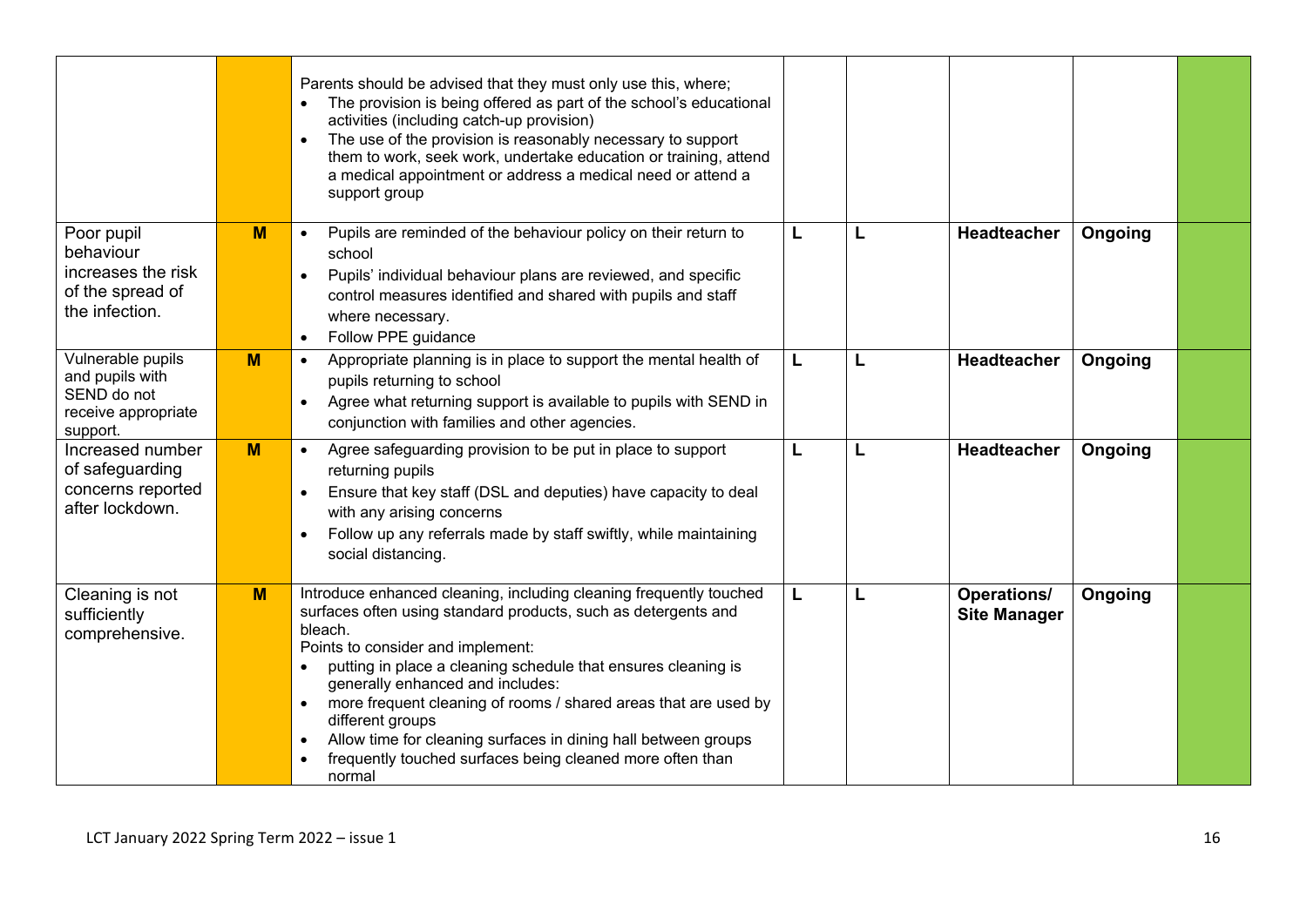|                                                                                  |   | different groups don't need to be allocated their own toilet blocks,<br>but toilets will need to be cleaned regularly and pupils must be<br>encouraged to clean their hands thoroughly after using the toilet                                                                                                                                                                                                                                                                                                                                                                                                                                                                                                                                                                                                                                                                       |          |   |                                           |         |  |
|----------------------------------------------------------------------------------|---|-------------------------------------------------------------------------------------------------------------------------------------------------------------------------------------------------------------------------------------------------------------------------------------------------------------------------------------------------------------------------------------------------------------------------------------------------------------------------------------------------------------------------------------------------------------------------------------------------------------------------------------------------------------------------------------------------------------------------------------------------------------------------------------------------------------------------------------------------------------------------------------|----------|---|-------------------------------------------|---------|--|
|                                                                                  |   | See further guidance for cleaning in educational settings for advise<br>on general cleaning required in addition to the current advice<br>on COVID-19: cleaning of non-healthcare settings guidance.                                                                                                                                                                                                                                                                                                                                                                                                                                                                                                                                                                                                                                                                                |          |   |                                           |         |  |
|                                                                                  |   | Review what cleaning products you use, know the contact time of the<br>products and ensure the products are appropriate for the task.                                                                                                                                                                                                                                                                                                                                                                                                                                                                                                                                                                                                                                                                                                                                               |          |   |                                           |         |  |
|                                                                                  |   | Review any equipment that is frequently used and how it is cleaned<br>after use                                                                                                                                                                                                                                                                                                                                                                                                                                                                                                                                                                                                                                                                                                                                                                                                     |          |   |                                           |         |  |
|                                                                                  |   | Ensure that you have sufficient staff on site to undertake all cleaning<br>identified in this RA                                                                                                                                                                                                                                                                                                                                                                                                                                                                                                                                                                                                                                                                                                                                                                                    |          |   |                                           |         |  |
| Contractors,<br>deliveries and<br>visitors increase<br>the risk of<br>infection. | M | Agree arrival and departure times with contractors to ensure that<br>$\bullet$<br>there is no contact with staff or pupils<br>All contractors/visitors to wash hands either prior to or on entry to<br>$\bullet$<br>the school site<br>Contractors and visitors are directed to specific/designated<br>handwashing facilities<br>All areas in which contractors work are cleaned in line with<br>government guidance<br>Staff who receive deliveries to the school to wash hands in line<br>with government guidance after handling<br>Where possible, staff to identify safe/designated place for<br>$\bullet$<br>delivery without need for contact with staff.<br>If drivers have to enter school site, ensure that they are asked to<br>$\bullet$<br>use hand sanitiser before entering the building<br>Surfaces to be cleaned after any deliveries have been made.<br>$\bullet$ | <b>L</b> | L | <b>Operations/</b><br><b>Site Manager</b> | Ongoing |  |
|                                                                                  |   | Face Covering MUST be worn<br>$\bullet$                                                                                                                                                                                                                                                                                                                                                                                                                                                                                                                                                                                                                                                                                                                                                                                                                                             |          |   |                                           |         |  |
| Professional<br><b>Visitors</b>                                                  | M | All visitors to be checked to ensure that they are essential<br>$\bullet$<br>visitors prior to entry to the school.<br>Professional visitors that will be working closely with staff or<br>pupils must show evidence of a negative Lateral Flow Test that<br>is not older than 48 hours prior to the visit. Where professional                                                                                                                                                                                                                                                                                                                                                                                                                                                                                                                                                      | L        | L | Headteacher                               | Ongoing |  |
|                                                                                  |   | visitors are unable to provide a test result then the school should                                                                                                                                                                                                                                                                                                                                                                                                                                                                                                                                                                                                                                                                                                                                                                                                                 |          |   |                                           |         |  |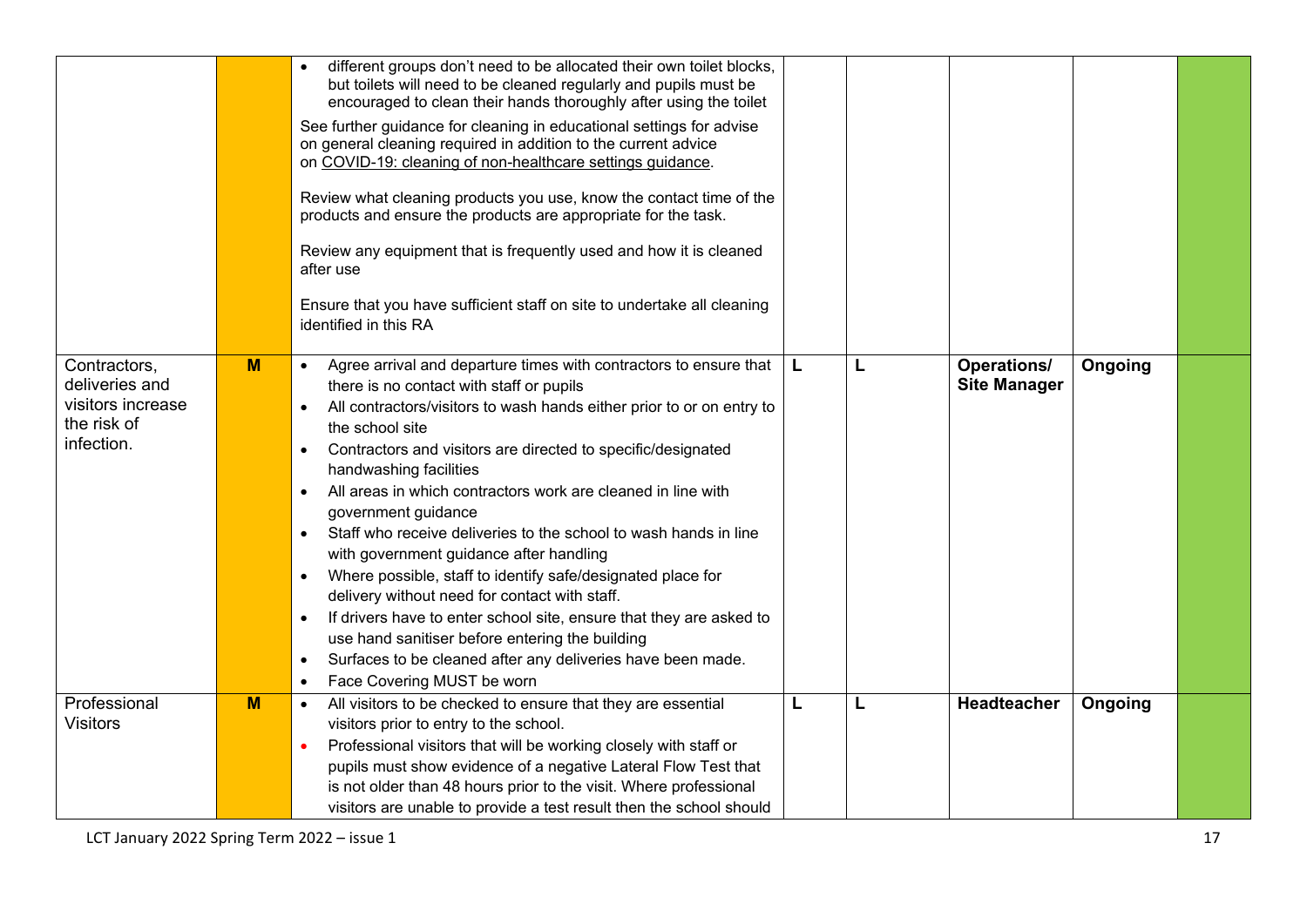|                           |   | arrange for a test immediately and wait for the result before the<br>visitor mixes with staff or pupils.<br>Agree arrival and departure times with professional visitor to<br>$\bullet$<br>ensure that there is no contact with staff or pupils<br>All professional visitors to wash hands on entry to the school site<br>$\bullet$<br>Professional visitors are directed to specific/designated<br>$\bullet$<br>handwashing facilities<br>All areas in which Professional visitor work are cleaned in line<br>with government guidance<br>Professional visitors to be responsible for cleaning their own<br>equipment and personal belongings<br>Face Coverings MUST be worn<br>$\bullet$                                                                                                                                                                                                                                                                                                                                                                                                                                                                                                                                                                                                                          |   |   |             |         |  |
|---------------------------|---|---------------------------------------------------------------------------------------------------------------------------------------------------------------------------------------------------------------------------------------------------------------------------------------------------------------------------------------------------------------------------------------------------------------------------------------------------------------------------------------------------------------------------------------------------------------------------------------------------------------------------------------------------------------------------------------------------------------------------------------------------------------------------------------------------------------------------------------------------------------------------------------------------------------------------------------------------------------------------------------------------------------------------------------------------------------------------------------------------------------------------------------------------------------------------------------------------------------------------------------------------------------------------------------------------------------------|---|---|-------------|---------|--|
| Transport                 | M | Follow the transport guidance                                                                                                                                                                                                                                                                                                                                                                                                                                                                                                                                                                                                                                                                                                                                                                                                                                                                                                                                                                                                                                                                                                                                                                                                                                                                                       | L | L | Headteacher | Ongoing |  |
| <b>Educational Visits</b> | M | Educational visits may resume but should be thoroughly risk<br>assessed and only take place for essential purposes.                                                                                                                                                                                                                                                                                                                                                                                                                                                                                                                                                                                                                                                                                                                                                                                                                                                                                                                                                                                                                                                                                                                                                                                                 | L | L | Headteacher | Ongoing |  |
| Ventilation               |   | Ensure an adequate supply of fresh air in the workplace.<br>$\bullet$<br>Good ventilation can help reduce the risk of spreading<br>coronavirus, so focus on improving natural ventilation,<br>preferably through fresh air or mechanical systems.<br>Where possible, consider ways to increase the supply of<br>fresh air, for example, by opening windows and doors<br>(unless fire doors) for 15 minutes before the start of school<br>then 5 minutes every half hour until the end of school when<br>they should be open for another 15 minutes<br>The risk of transmission through the use of ceiling and desk<br>fans is extremely low providing there is good ventilation in<br>the area it is being used, preferably provided by fresh air.<br>If you use a centralised ventilation system that removes and<br>circulates air to different rooms, it is recommended that you<br>turn off recirculation and use a fresh air supply. Now that the<br>milder weather is returning all air handling units should be<br>using full fresh air where possible.<br>Air conditioning split systems that cool the air for individual<br>rooms can be used where mechanical ventilation is<br>provided. Where mechanical ventilation is not provided the<br>use of the units must only be used when the air temperature | L | L | Headteacher | Ongoing |  |